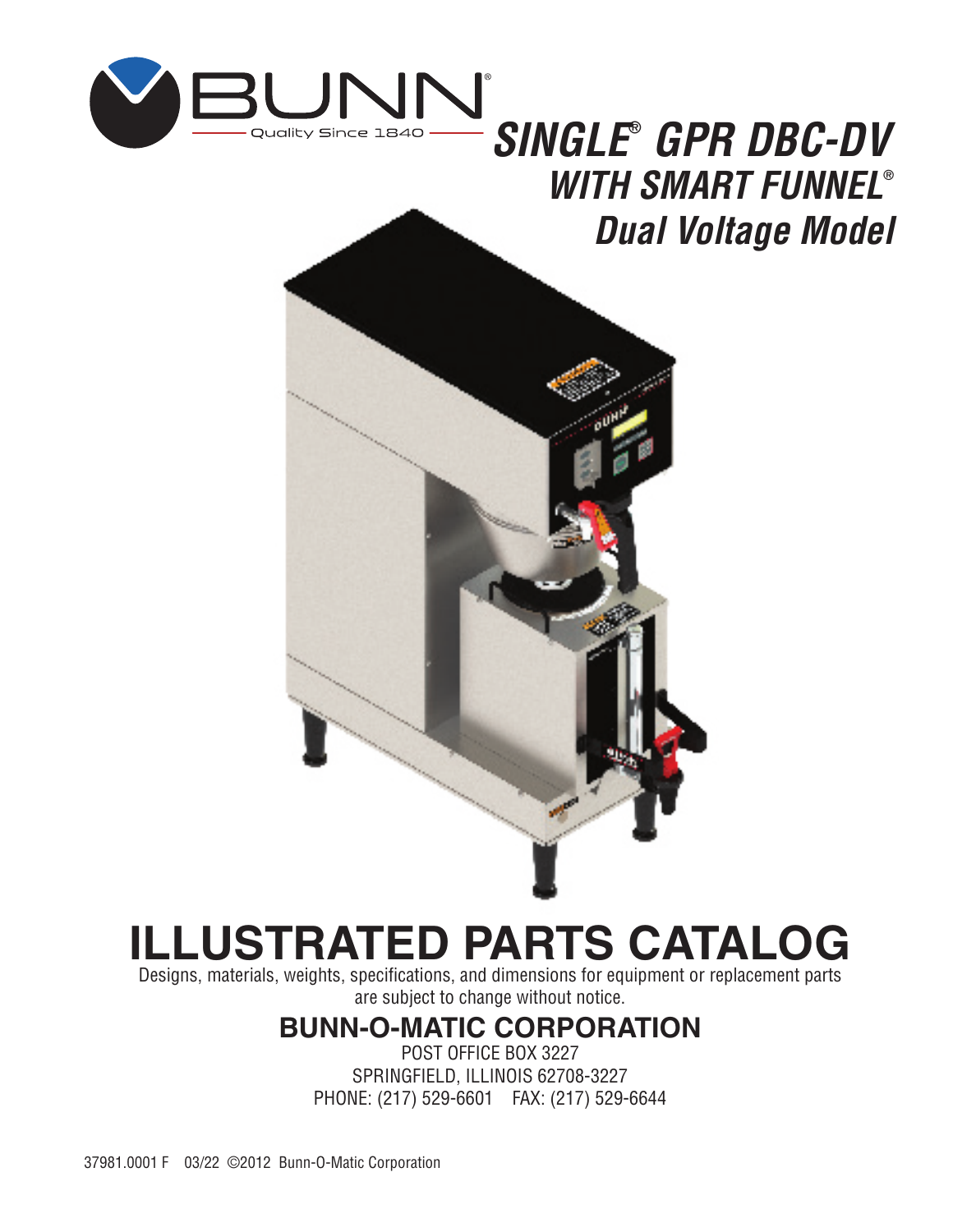#### **BUNN-O-MATIC COMMERCIAL PRODUCT WARRANTY**

Bunn-O-Matic Corp. ("BUNN") warrants equipment manufactured by it as follows:

1) Airpots, thermal carafes, decanters, GPR servers, iced tea/coffee dispensers, MCR/MCP/MCA single cup brewers, thermal servers and ThermoFresh® servers (mechanical and digital) 1 year parts and 1 year labor.

2) All other equipment - 2 years parts and 1 year labor plus added warranties as specified below:

a) Electronic circuit and/or control boards - parts and labor for 3 years.

b) Compressors on refrigeration equipment - 5 years parts and 1 year labor.

c) Grinding burrs on coffee grinding equipment to grind coffee to meet original factory screen sieve analysis - parts and labor for 4 years or 40,000 pounds of coffee, whichever comes first.

These warranty periods run from the date of installation BUNN warrants that the equipment manufactured by it will be commercially free of defects in material and workmanship existing at the time of manufacture and appearing within the applicable warranty period. This warranty does not apply to any equipment, component or part that was not manufactured by BUNN or that, in BUNN's judgment, has been affected by misuse, neglect, alteration, improper installation or operation, improper maintenance or repair, non periodic cleaning and descaling, equipment failures related to poor water quality, damage or casualty. In addition, the warranty does not apply to replacement of items subject to normal use including but not limited to user replaceable parts such as seals and gaskets. This warranty is conditioned on the Buyer 1) giving BUNN prompt notice of any claim to be made under this warranty by telephone at (217) 529-6601 or by writing to Post Office Box 3227, Springfield, Illinois 62708-3227; 2) if requested by BUNN, shipping the defective equipment prepaid to an authorized BUNN service location; and 3) receiving prior authorization from BUNN that the defective equipment is under warranty.

**THE FOREGOING WARRANTY IS EXCLUSIVE AND IS IN LIEU OF ANY OTHER WARRANTY, WRITTEN OR ORAL, EX-PRESS OR IMPLIED, INCLUDING, BUT NOT LIMITED TO, ANY IMPLIED WARRANTY OF EITHER MERCHANTABILITY OR FITNESS FOR A PARTICULAR PURPOSE.** The agents, dealers or employees of BUNN are not authorized to make modifications to this warranty or to make additional warranties that are binding on BUNN. Accordingly, statements by such individuals, whether oral or written, do not constitute warranties and should not be relied upon.

If BUNN determines in its sole discretion that the equipment does not conform to the warranty, BUNN, at its exclusive option while the equipment is under warranty, shall either 1) provide at no charge replacement parts and/or labor (during the applicable parts and labor warranty periods specified above) to repair the defective components, provided that this repair is done by a BUNN Authorized Service Representative; or 2) shall replace the equipment or refund the purchase price for the equipment.

#### **THE BUYER'S REMEDY AGAINST BUNN FOR THE BREACH OF ANY OBLIGATION ARISING OUT OF THE SALE OF THIS EQUIPMENT, WHETHER DERIVED FROM WARRANTY OR OTHERWISE, SHALL BE LIMITED, AT BUNN'S SOLE OPTION AS SPECIFIED HEREIN, TO REPAIR, REPLACEMENT OR REFUND.**

In no event shall BUNN be liable for any other damage or loss, including, but not limited to, lost profits, lost sales, loss of use of equipment, claims of Buyer's customers, cost of capital, cost of down time, cost of substitute equipment, facilities or services, or any other special, incidental or consequential damages.

392, A Partner You Can Count On, Air Infusion, AutoPOD, AXIOM, BrewLOGIC, BrewMETER, Brew Better Not Bitter, Brew-WISE, BrewWIZARD, BUNN Espress, BUNN Family Gourmet, BUNN Gourmet, BUNN Pour-O-Matic, BUNN, BUNN with the stylized red line, BUNNlink, Bunn-OMatic, Bunn-O-Matic, BUNNserve, BUNNSERVE with the stylized wrench design, Cool Froth, DBC, Dr. Brew stylized Dr. design, Dual, Easy Pour, EasyClear, EasyGard, FlavorGard, Gourmet Ice, Gourmet Juice, High Intensity, iMIX, Infusion Series, Intellisteam, My Café, Phase Brew, PowerLogic, Quality Beverage Equipment Worldwide, Respect Earth, Respect Earth with the stylized leaf and coffee cherry design, Safety-Fresh, savemycoffee.com, Scale-Pro, Silver Series, Single, Smart Funnel, Smart Hopper, SmartWAVE, Soft Heat, SplashGard, The Mark of Quality in Beverage Equipment Worldwide, ThermoFresh, Titan, trifecta, TRIFECTA (sylized logo), Velocity Brew, Air Brew, Beverage Bar Creator, Beverage Profit Calculator, Brew better, not bitter., Build-A-Drink, BUNNSource, Coffee At Its Best, Cyclonic Heating System, Daypart, Digital Brewer Control, Element, Milk Texturing Fusion, Nothing Brews Like a BUNN, Picture Prompted Cleaning, Pouring Profits, Signature Series, Sure Tamp, Tea At Its Best, The Horizontal Red Line, Ultra are either trademarks or registered trademarks of Bunn-O-Matic Corporation. The commercial trifecta® brewer housing configuration is a trademark of Bunn-O-Matic Corporation.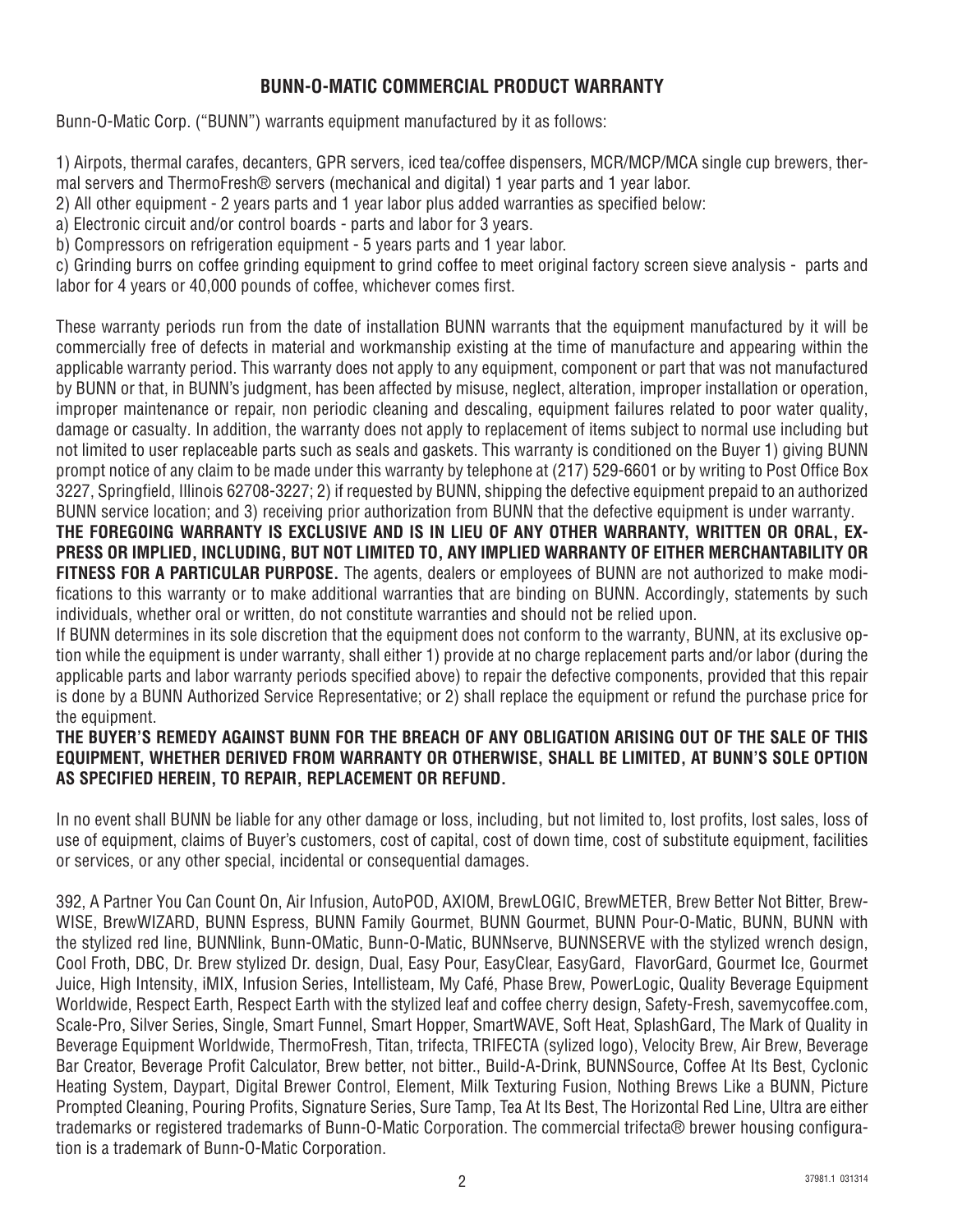#### TABLE OF CONTENTS

To search this document electronically, press "control" + "F" (on P.C.) or "command" + "F" on Mac,<br>then type in description or part number, press "enter".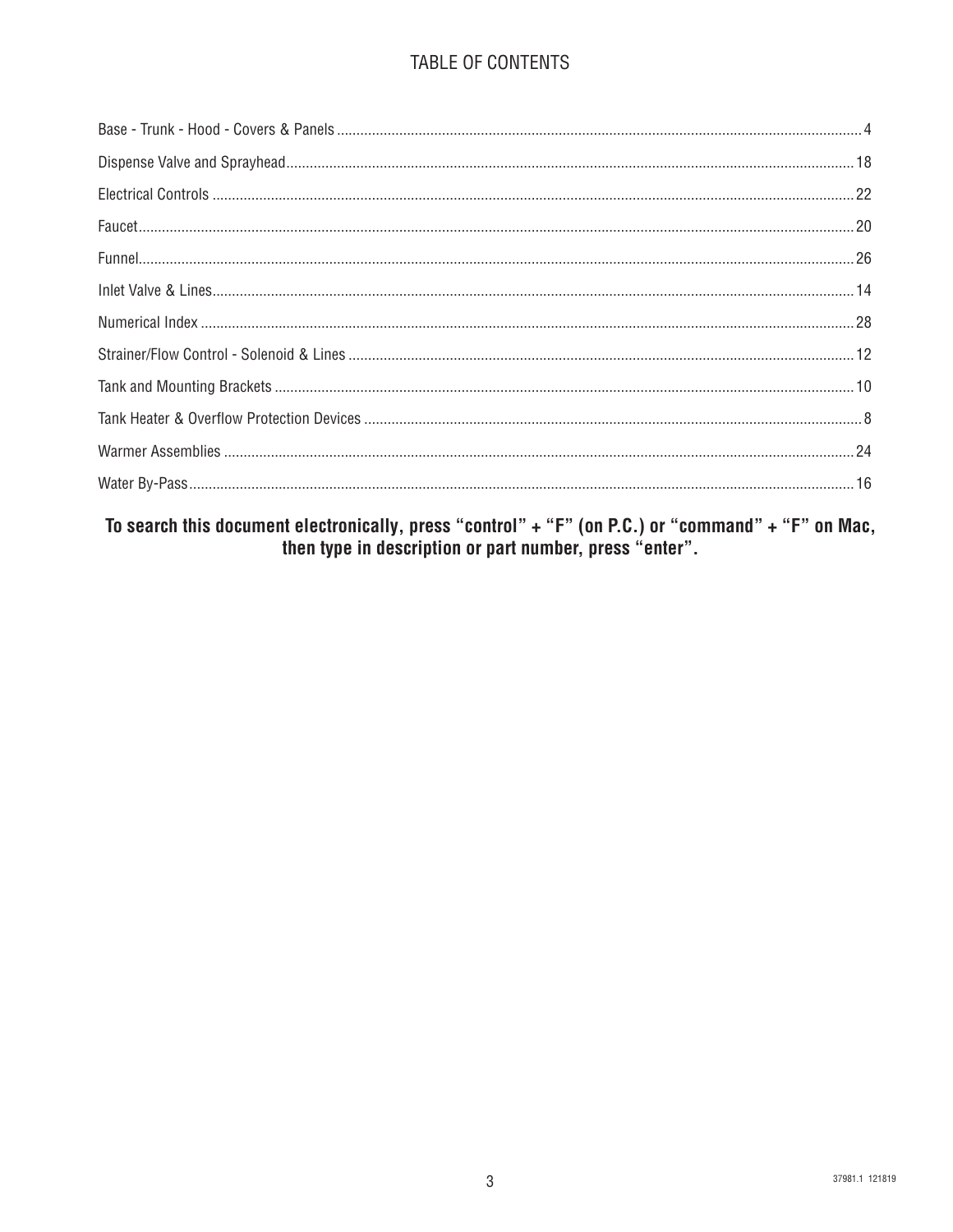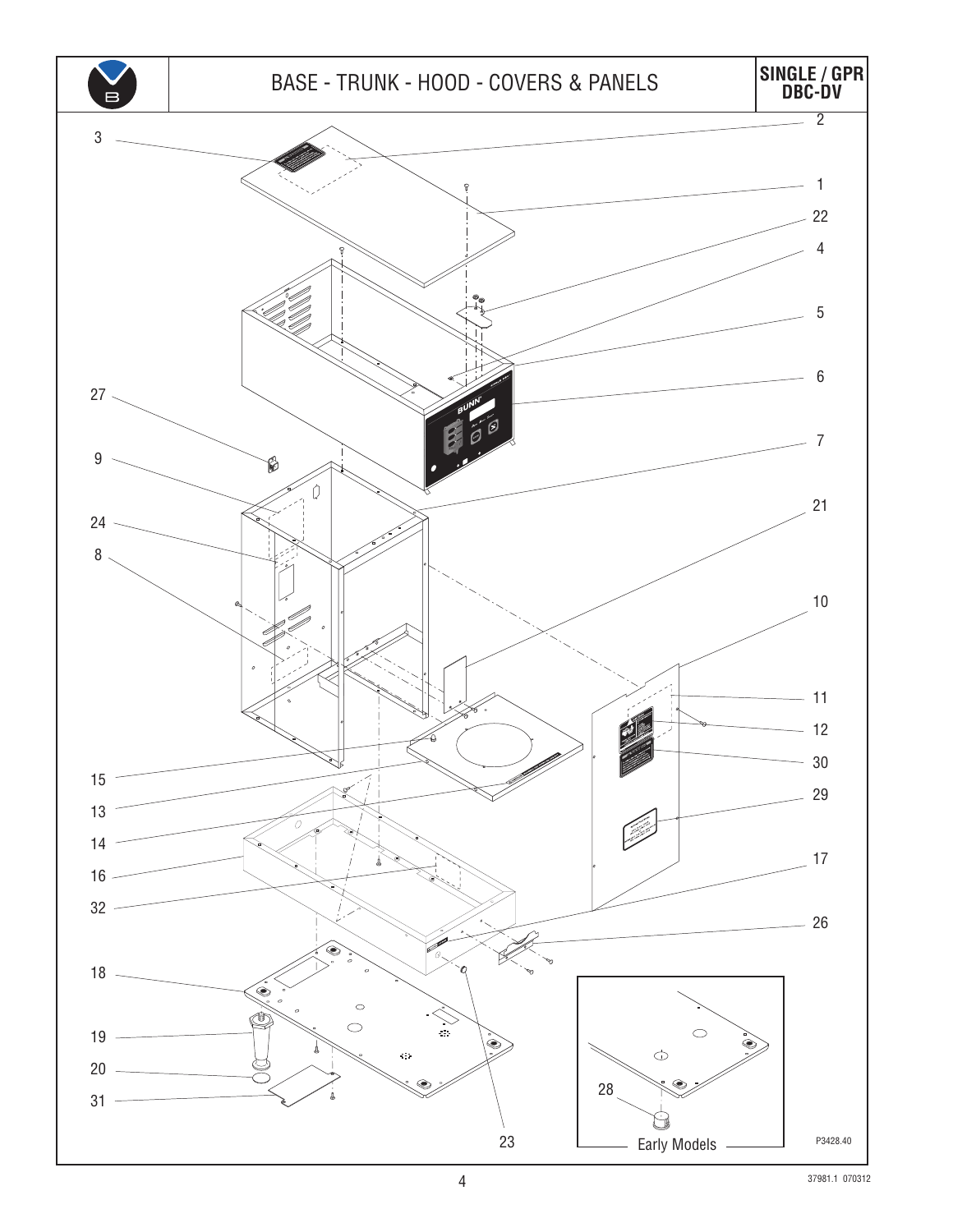#### BASE - TRUNK - HOOD - COVERS & PANELS

| <b>ITEM</b> | PART NO.                                             | QTY.                | <b>DESCRIPTION</b>                                                                                                                                                                    |
|-------------|------------------------------------------------------|---------------------|---------------------------------------------------------------------------------------------------------------------------------------------------------------------------------------|
| 1           | 25766.0001<br>02336.0000                             | 1<br>1              | Cover W/Decals, Top (Includes items 2 & 3)<br>Screw, Truss Head #4 - 40 x .375"                                                                                                       |
| 2           | 25151.0000                                           | 1                   | Shield, Insulator                                                                                                                                                                     |
| 3           | 37881.0000                                           | $\mathbf{1}$        | Decal, Warning - "No Serviceable Parts"                                                                                                                                               |
| 4           | 00916.0000                                           | 1                   | Clip, J-Type $#4 - 40$                                                                                                                                                                |
| 5           | 36404.1005<br>02308.0000                             | 1<br>7              | Hood W/Decals (Includes item 6)<br>Screw, Pan Head #8 - 32 x .375"                                                                                                                    |
| 6           | 29973.0003                                           | 1                   | <b>Membrane Switch</b>                                                                                                                                                                |
| 7           | 37426.1000<br>37426.1001                             | 1<br>1              | Trunk W/Decals (17.75")<br>Includes items 8, 9 & 24<br>Trunk W/Decals (16.0")                                                                                                         |
| 8           | 00656.0001                                           | 1                   | Decal, Comply to Plumbing Code                                                                                                                                                        |
| 9           | 00986.0000                                           | 1                   | Decal, Warning - Electrical                                                                                                                                                           |
| 10          | 27744.1005<br>22987.1000<br>01382.0003               | 1<br>1<br>8         | Panel W/Decals, 120/240V (17.66") (Includes items 11, 12, 29 & 30)<br>Panel W/Decals, 120/240V (15.92") (Includes items 11, 12, 29 & 30)<br>Screw, Truss Head Locking #6 - 32 x .375" |
| 11          | 32043.0003<br>32043.0014                             | 1<br>1              | Schematic, Electrical 120/240V<br>Schematic, Electrical 120/240V (After S/N SNG0089375)                                                                                               |
| 12          | 00658.0000                                           | 1                   | Decal, Caution - Decanter/Funnel                                                                                                                                                      |
| 13          | 21511.1004<br>01311.0000                             | 1<br>$\overline{4}$ | Warmer Panel Assy W/Decals (Includes items 14 & 15)<br>Screw, Truss Head SST #8 - 32 x .25"                                                                                           |
| 14          | 12364.0000                                           | 1                   | Decal, Caution-Warmers Are Hot                                                                                                                                                        |
| 15          | 02324.0000                                           | $\overline{c}$      | Nut, Acorn #8 - 32                                                                                                                                                                    |
| 16          | 28592.1004<br>28592.0008<br>02308.0000               | 1<br>1<br>7         | Base Housing W/Decals, 120/240V (Includes item 17)<br>Base Housing, 120/240V<br>Screw, Pan Head #8 - 32 x .375"                                                                       |
| 17          | 20201.5600                                           | 1                   | Decal, Warning - Hot Water                                                                                                                                                            |
| 18          | 22979.0003<br>22979.0004<br>22979.0007<br>02308.0000 | 1<br>1<br>1<br>12   | Cover, Bottom 120/240V<br>Cover, Bottom 120/240V (Models with Main Power Switch)<br>Cover, Bottom 120/240V (Models with Main Power Switch)<br>Screw, Pan Head #8 - 32 x .375"         |
| 19          | 26528.0000                                           | 4                   | See item 25<br>Leg, 4.0" Plastic                                                                                                                                                      |
| 20          | 03996.0000                                           | 4                   | Pad, Anti Skid                                                                                                                                                                        |
| 21          | 34020.0000<br>02308.0000                             | 1<br>$\overline{2}$ | Plate, Decal Mounting (Models without Main Power Switch)<br>Screw, Pan Head #8 - 32 x .375"                                                                                           |
| 22          | 32649.0000<br>00970.0000                             | 1<br>$\overline{2}$ | Plate, Cover<br>Nut, Keps #8 - 32                                                                                                                                                     |
| 23          | 00619.0007                                           | 1                   | Plug, .50" Dia.                                                                                                                                                                       |

(Continued)

37981.1 071219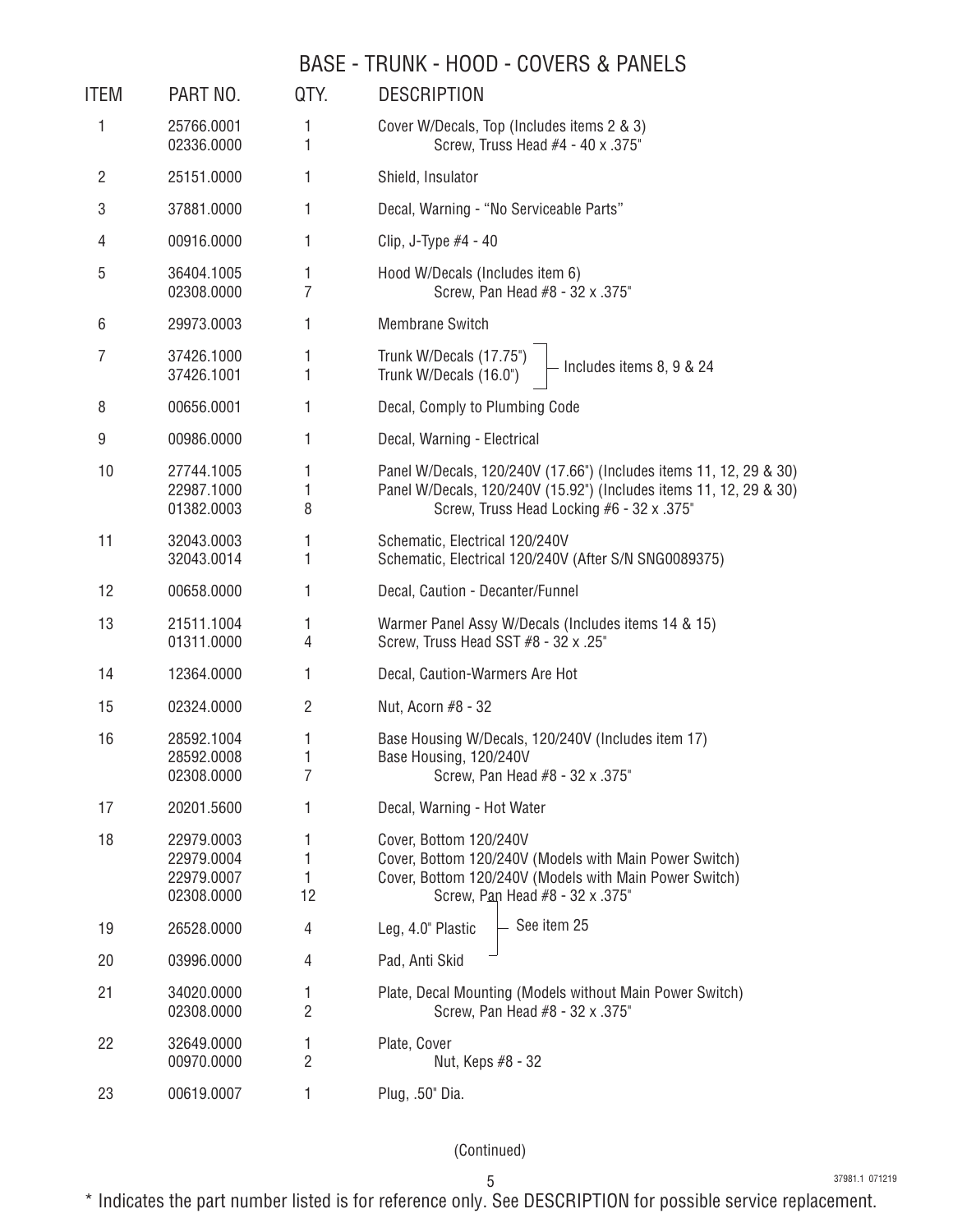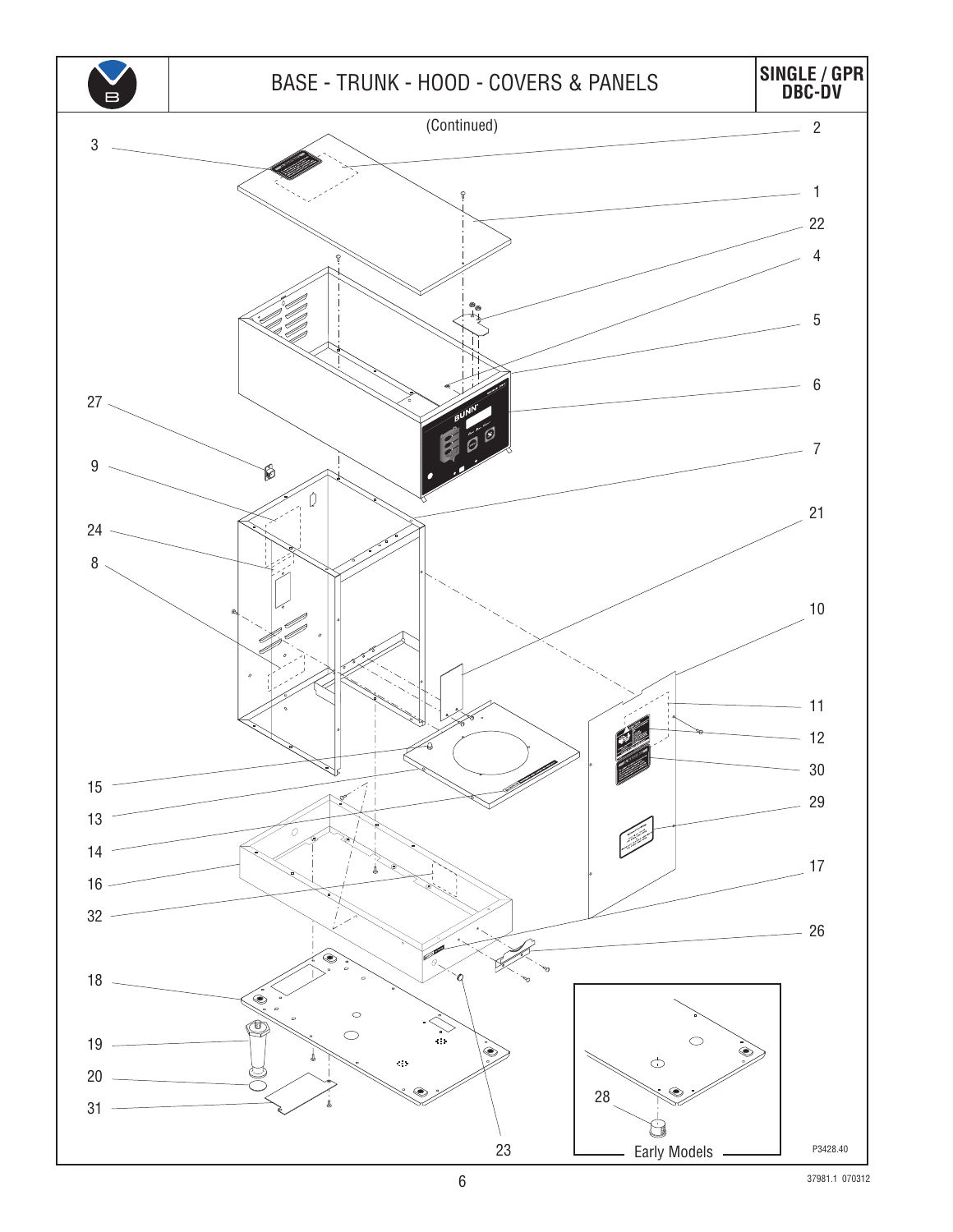# BASE - TRUNK - HOOD - COVERS & PANELS

| ITEM | PART NO.                               | QTY.           | <b>DESCRIPTION</b>                                                                                                                         |
|------|----------------------------------------|----------------|--------------------------------------------------------------------------------------------------------------------------------------------|
| 24   | 00985.0000                             |                | Decal, Individual Circuit Info                                                                                                             |
| 25   | 13255.0003                             |                | Leg Kit (Includes 4 each of items 19 & 20) (Not Illustrated)                                                                               |
| 26   | 21104.0003<br>21104.0007<br>01347.0000 | 2<br>2<br>4    | Server Stop, Bolt-On (Used in Product # 36100.0000)<br>Server Stop, Bolt-On (Used in Product # 36100.0010)<br>Screw, $#6 - 32 \times .38"$ |
| 27   | 36398.0000                             |                | Hole Plug, DB-9 (Early models)                                                                                                             |
| 28   | 03011.0000                             | 2              | Plug, Vent BLK 1.0" Dia. (Early models only)                                                                                               |
| 29   | 29710.0012                             |                | Decal, Optional Field Wiring                                                                                                               |
| 30   | 37881.0000                             |                | Decal, Warning - "No Serviceable Parts"<br>Used in Product $#36100.0000$ only                                                              |
| 31   | 37766.0000<br>02308.0000               | $\overline{2}$ | Cover, Access<br>Screw, Pan Head #8 - 32 x .375"                                                                                           |
| 32   | 39803.0000                             |                | Decal, Main Switch (Models with Main Power Switch only)                                                                                    |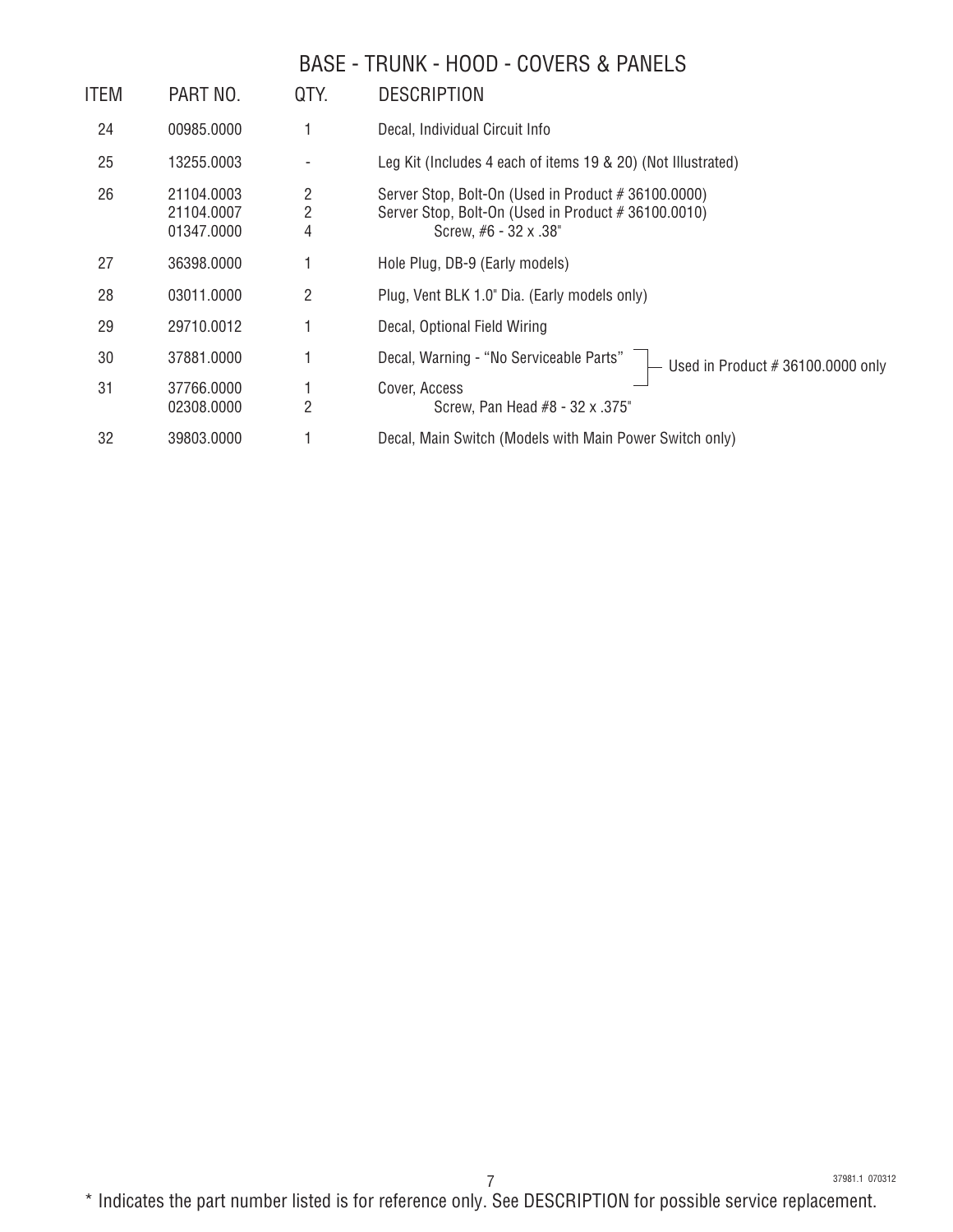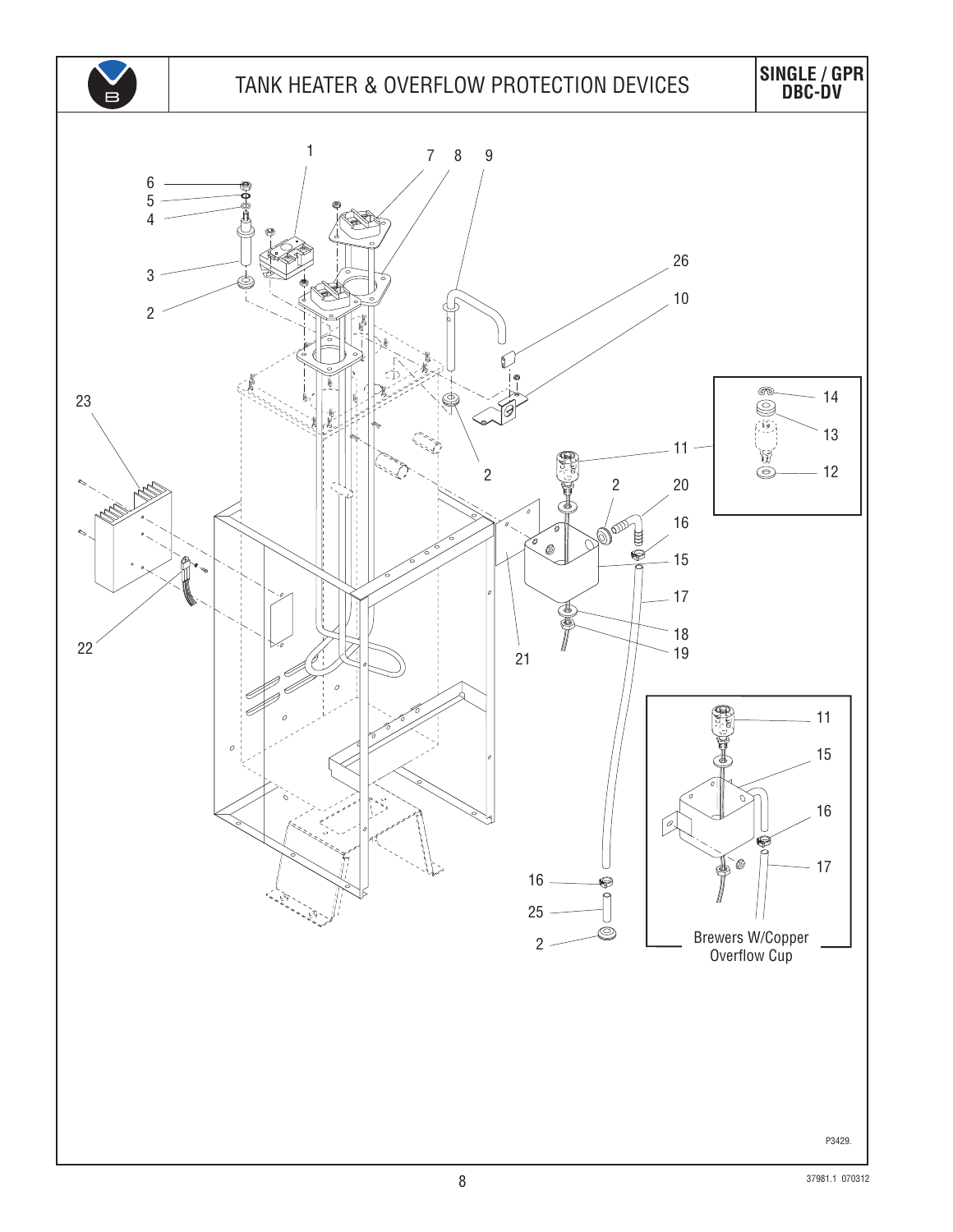#### TANK HEATER & OVERFLOW PROTECTION DEVICES

| <b>ITEM</b> | PART NO.                                             | QTY.                     | <b>DESCRIPTION</b>                                                                                                                                                |
|-------------|------------------------------------------------------|--------------------------|-------------------------------------------------------------------------------------------------------------------------------------------------------------------|
| 1           | 23717.0003<br>00908.0000                             | 1<br>$\overline{2}$      | Thermostat, Limit<br>Nut, Hex #8 - 32                                                                                                                             |
| 2           | 02536.0000                                           | 4                        | Grommet, Probe (1 less used on brewers with Copper Overflow Cup)                                                                                                  |
| 3           | 20936.1000                                           | 1                        | Probe Kit (Includes items 4, 5 & 6)                                                                                                                               |
| 4           | 01501.0000                                           | 1                        | Washer .164" I.D. x .375" O.D.                                                                                                                                    |
| 5           | 20203.0100                                           | 1                        | Lockwasher, Internal Tooth #8                                                                                                                                     |
| 6           | 00908.0000                                           | 1                        | Nut, Hex #8 - 32                                                                                                                                                  |
| 7           | 20922.1001<br>20922.1004<br>00908.0000               | 1<br>1<br>4              | Tank Heater 1650W @ 120V (Includes Item 8)<br>Tank Heater 3235W $\oslash$ 120V (Includes Item 8)<br>Nut, Hex #8 - 32                                              |
| 8           | 12398.0002                                           | 1                        | Gasket, Tank Heater                                                                                                                                               |
| 9           | 26622.0001                                           | 1                        | Tube Assy, Vent                                                                                                                                                   |
| 10          | 37844.0000                                           | 1                        | Bracket, Vent Tube                                                                                                                                                |
| 11          | 03803.0000<br>04797.0000<br>00946.0000               | 1<br>1<br>1              | Switch Assy, Liquid Level, 120/240V (Includes Items 12, 13 & 14)<br>Washer, Celcon .520" I.D. x 1.0" O.D.<br>Nut, Hex .125" FPT                                   |
| 12          | 03633.0000                                           | $\overline{2}$           | Gasket, Float Switch (Only 1 used in this application)                                                                                                            |
| 13          | -------                                              | 3                        | Washer, Adjusting (DO NOT USE IN THIS APPLICATION)                                                                                                                |
| 14          | 03807.0000                                           | 1                        | Clip, Spring                                                                                                                                                      |
| 15          | 22728.0000<br>41259.1003<br>00971.0000               | 1<br>1<br>$\overline{2}$ | Overflow Cup Assy Copper (Also replaces aluminum cup)<br>Kit, Overflow Cup (Aluminum) (Includes items 2,18, 20 & 21)<br>Nut, Keps #10-32                          |
| 16          | 12422.0000                                           | $\overline{2}$           | Clamp, Hose .47"/.54" I.D.                                                                                                                                        |
| 17          | 28526.0009*                                          | 1                        | Tube, Silicone .313" I.D. x 24" (Order Item 27) (Cut As Required)                                                                                                 |
| 18          | 04797.0000                                           | 1                        | Washer, Celcon .520" I.D. x 1.0" O.D.                                                                                                                             |
| 19          | 00946.0000                                           | 1                        | Nut, Hex .125" FPT                                                                                                                                                |
| 20          | 41280.0001                                           | 1                        | Elbow,.375" Multi Barb                                                                                                                                            |
| 21          | 41266.0000                                           | 1                        | Film, Insulating                                                                                                                                                  |
| 22          | 12565.0036<br>12565.0004<br>02328.0003<br>01520.0000 | 1<br>1<br>1<br>1         | Triac Assy, 40 Amp (120/240V) (Before S/N SNG0089375)<br>Triac Assy, 40 Amp (120/240V) (After S/N SNG0089375)<br>Screw, Pan Head #6 - 32 x .312"<br>Lockwasher #6 |
| 23          | 20541.0001                                           | 1                        | Heat Sink, Aluminum                                                                                                                                               |
| 24          | M2522.1000                                           |                          | Heat Sink Compound (Not Illustrated)                                                                                                                              |
| 25          | 21801.0002                                           | 1                        | Tube, .375" O.D. x 1.50" LG                                                                                                                                       |
|             | Note: The following parts are not illustrated        |                          |                                                                                                                                                                   |
| 26          | 02434.0013*                                          | 1                        | U-Channel 1.0" (Order item 28)                                                                                                                                    |
| 27          | 28526.1000<br>28526.1001                             |                          | Tube, Silicone .313" I.D. x 12.0"<br>Tube, Silicone .313" I.D. x 36.0"                                                                                            |

#### 28526.1003 - Tube, Silicone .313" I.D. x 120.0" 02434.1000 - U-Channel 18.0" (Use as required)

28526.1002 - Tube, Silicone .313" I.D. x 60.0"

37981.1 071219

\* Indicates the part number listed is for reference only. See DESCRIPTION for possible service replacement.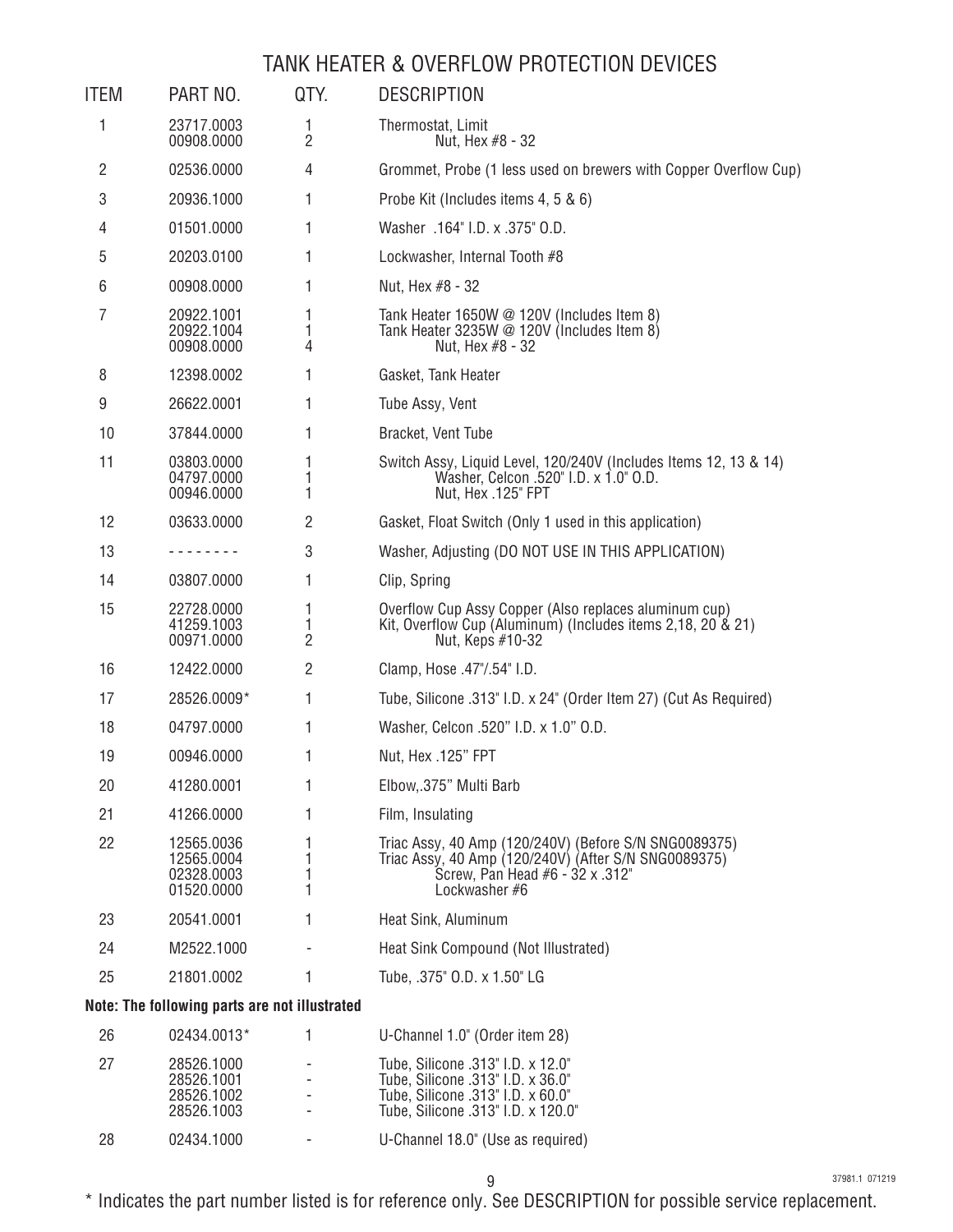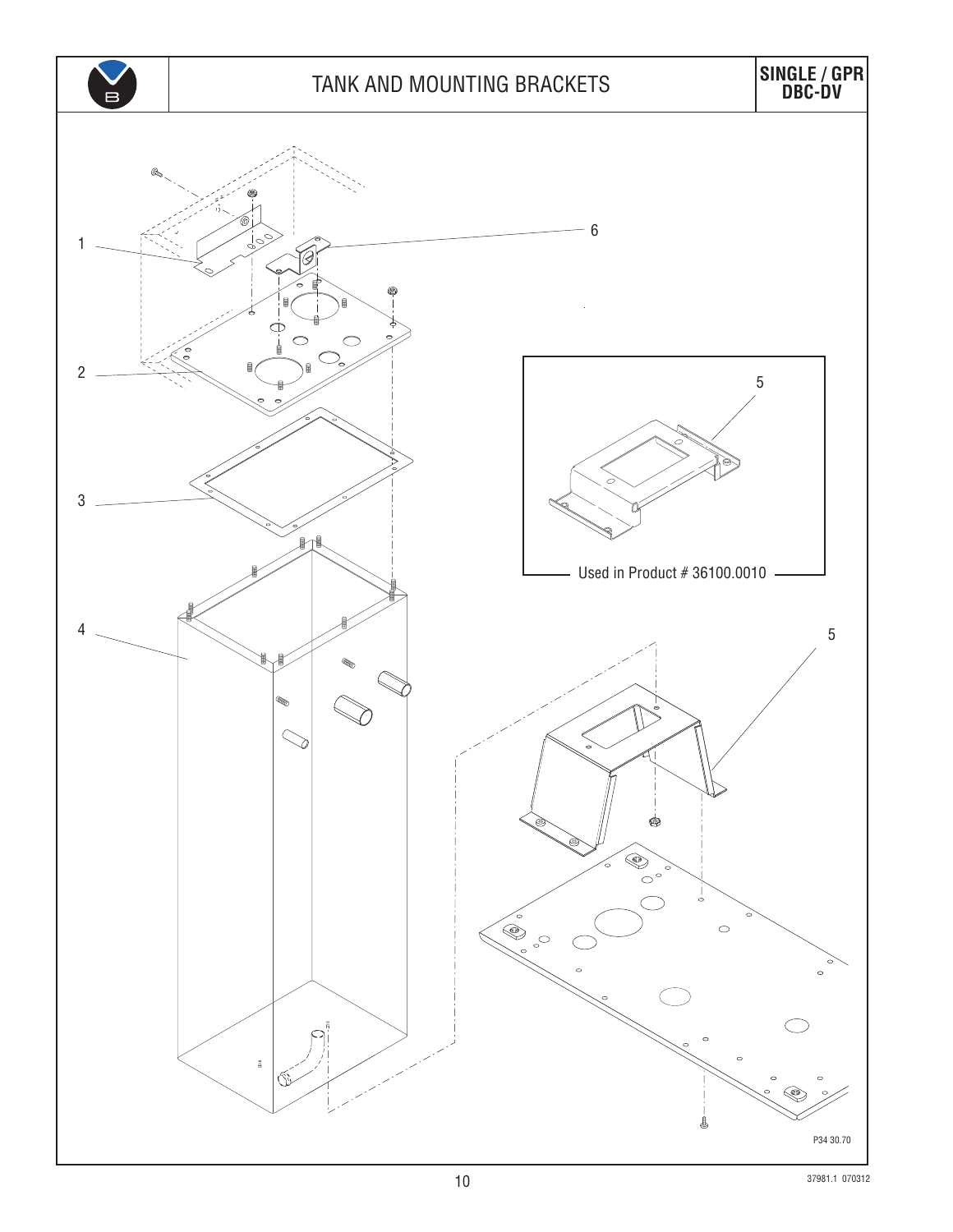#### TANK AND MOUNTING BRACKETS

| <b>ITEM</b> | PART NO.                                             | QTY.   | <b>DESCRIPTION</b>                                                                                                                                                                      |
|-------------|------------------------------------------------------|--------|-----------------------------------------------------------------------------------------------------------------------------------------------------------------------------------------|
|             | 28909.0000<br>02308.0000<br>00908.0000               | 2      | Bracket, Tank Support (Top)<br>Screw, Pan Head #8 - 32 x .375"<br>Nut, Hex #8 - 32                                                                                                      |
| 2           | 22976.0003<br>00908.0000                             | 10     | Lid, Tank<br>Nut, Hex #8 - 32                                                                                                                                                           |
| 3           | 22978.0000                                           |        | Gasket, Tank                                                                                                                                                                            |
| 4           | 22960.1008                                           |        | Tank Assy (Includes Item 6)                                                                                                                                                             |
| 5           | 37517.0000<br>37541.0000<br>00971.0000<br>02308.0000 | 2<br>4 | Bracket, Tank Mounting (Bottom) (Used in Product #36100.0000)<br>Bracket, Tank Mounting (Bottom) (Used in Product #36100.0010)<br>Nut, Keps #10 - 32<br>Screw, Pan Head #8 - 32 x .375" |
| 6           |                                                      |        | Bracket, Vent Tube (See TANK HEATER & OVERFLOW PROTECTION)                                                                                                                              |

\* Indicates the part number listed is for reference only. See DESCRIPTION for possible service replacement.

37981.1 070312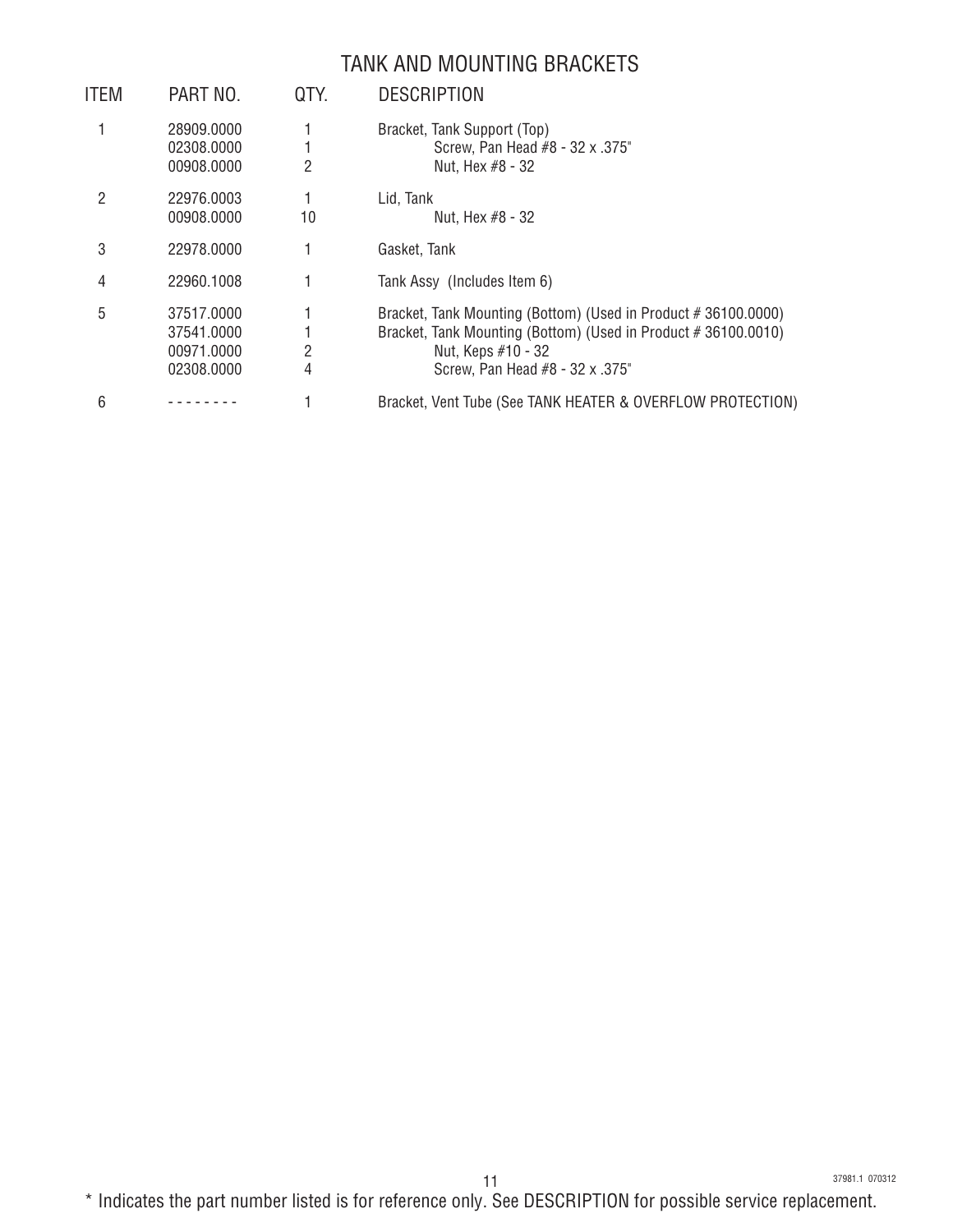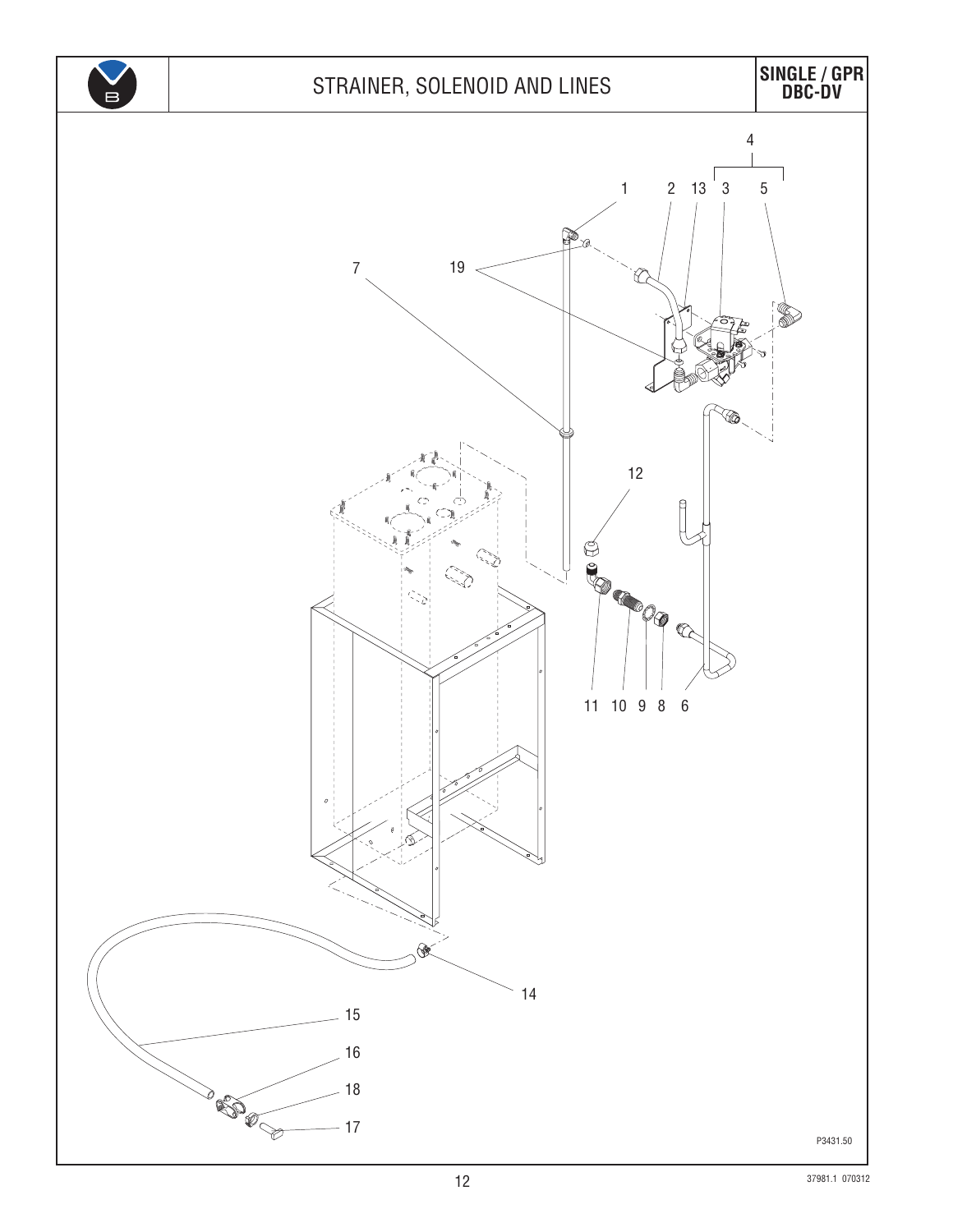# STRAINER, SOLENOID & LINES

| <b>ITEM</b>    | PART NO.                               | QTY.                                  | <b>DESCRIPTION</b>                                                                                    |
|----------------|----------------------------------------|---------------------------------------|-------------------------------------------------------------------------------------------------------|
| 1              | 20937.0004                             | 1                                     | Tube, Tank Fill                                                                                       |
| $\overline{2}$ | 36089.0000                             | 1                                     | Tube, Assembly, Solenoid to Tank                                                                      |
| 3              | 35094.0001                             | 1                                     | Solenoid Valve 120V                                                                                   |
| 4              | 36088.0002<br>01315.0000               | 1<br>$\overline{2}$                   | Solenoid Valve Assy, 120V (Includes Items 3 & 5)<br>Screw, Truss Head #8-32 x .375"                   |
| 5              | 34768.0001                             | 2                                     | Elbow, .38" Male Flare x .37"                                                                         |
| 6              | 37892.0000                             | 1                                     | Tube Assy, Bulkhead Refill Tube .38" O.D. Rear                                                        |
| 7              | 02536.0000                             | 1                                     | Grommet, .375" I.D.                                                                                   |
| 8              | 12757.0000                             | 1                                     | Nut, Hex .625" - 18 Brass                                                                             |
| 9              | 01514.0000                             | 1                                     | Lockwasher, Internal Tooth .625" I.D.                                                                 |
| 10             | 12756.0000                             | 1                                     | Bulkhead Fitting .38" Flare                                                                           |
| 11             | 37761.0000                             | 1                                     | 90° Swivel Elbow                                                                                      |
| 12             | 00976.0000                             | 1                                     | Cap Nut, .375" Flare-45                                                                               |
| 13             | 37127.0001<br>02308.0000<br>01522.0000 | 1<br>$\overline{2}$<br>$\overline{2}$ | <b>Bracket, Solenoid Mounting</b><br>Screw, Pan Head #8-32 x .375"<br>Washer, Flat .203" ID x .50" OD |
| 14             | 29421.0000                             | 1                                     | Clamp, Hose-Worm Drive .625"/.75"                                                                     |
| 15             | 32591.1002                             | 1                                     | Tube, Silicone .50" I.D. x 36" LG                                                                     |
| 16             | 11630.0001                             | 1                                     | Clamp, Tubing Shut Off .75" O.D.                                                                      |
| 17             | 35086.0000                             | 1                                     | Plug, .50" I.D. Hose                                                                                  |
| 18             | 12422.0005                             | 1                                     | Clamp, Hose - Snap Type .62/.71 I.D.                                                                  |
| 19             | 32359.0000                             | $\overline{2}$                        | Gasket, .375" Flare Copper                                                                            |
|                |                                        |                                       |                                                                                                       |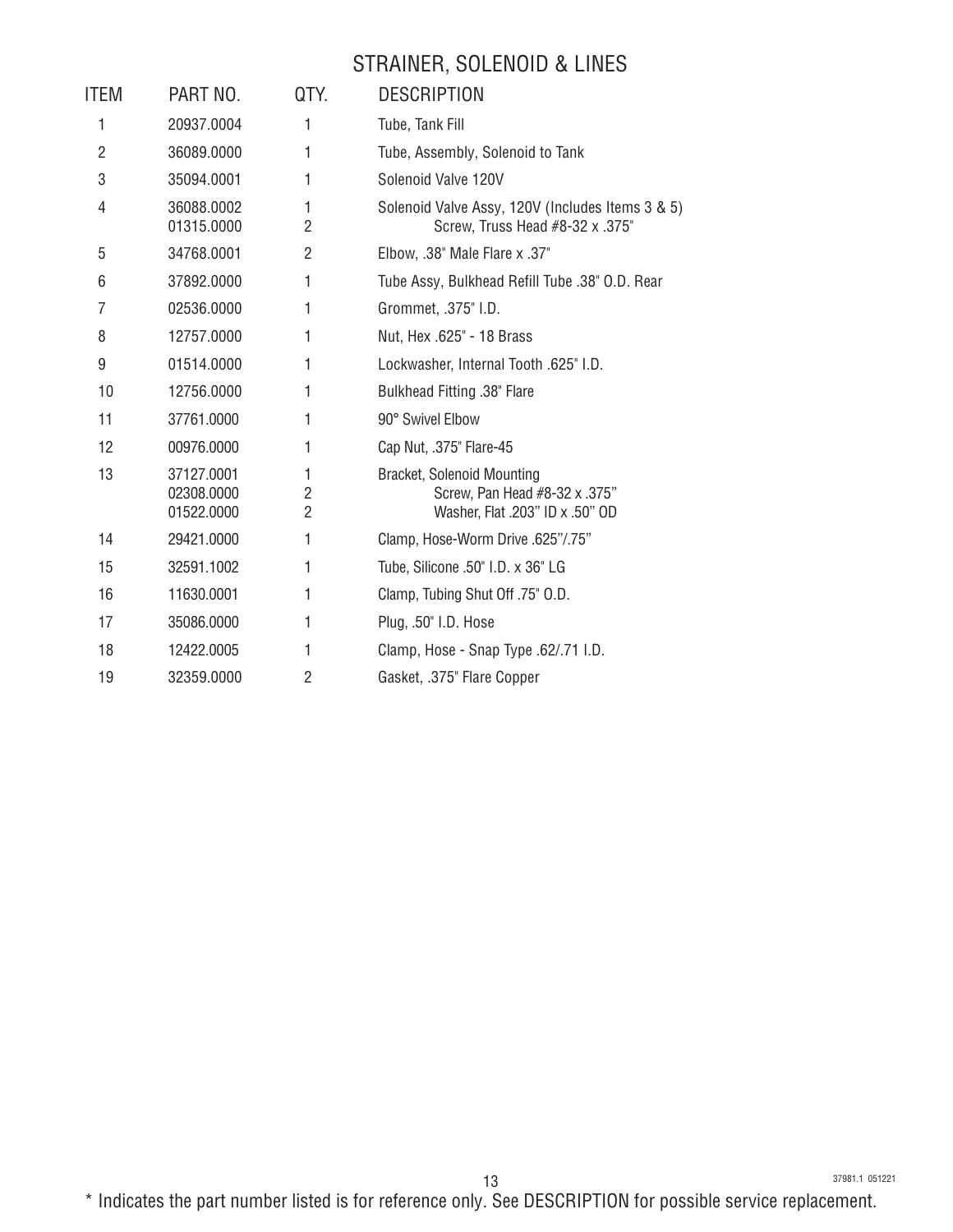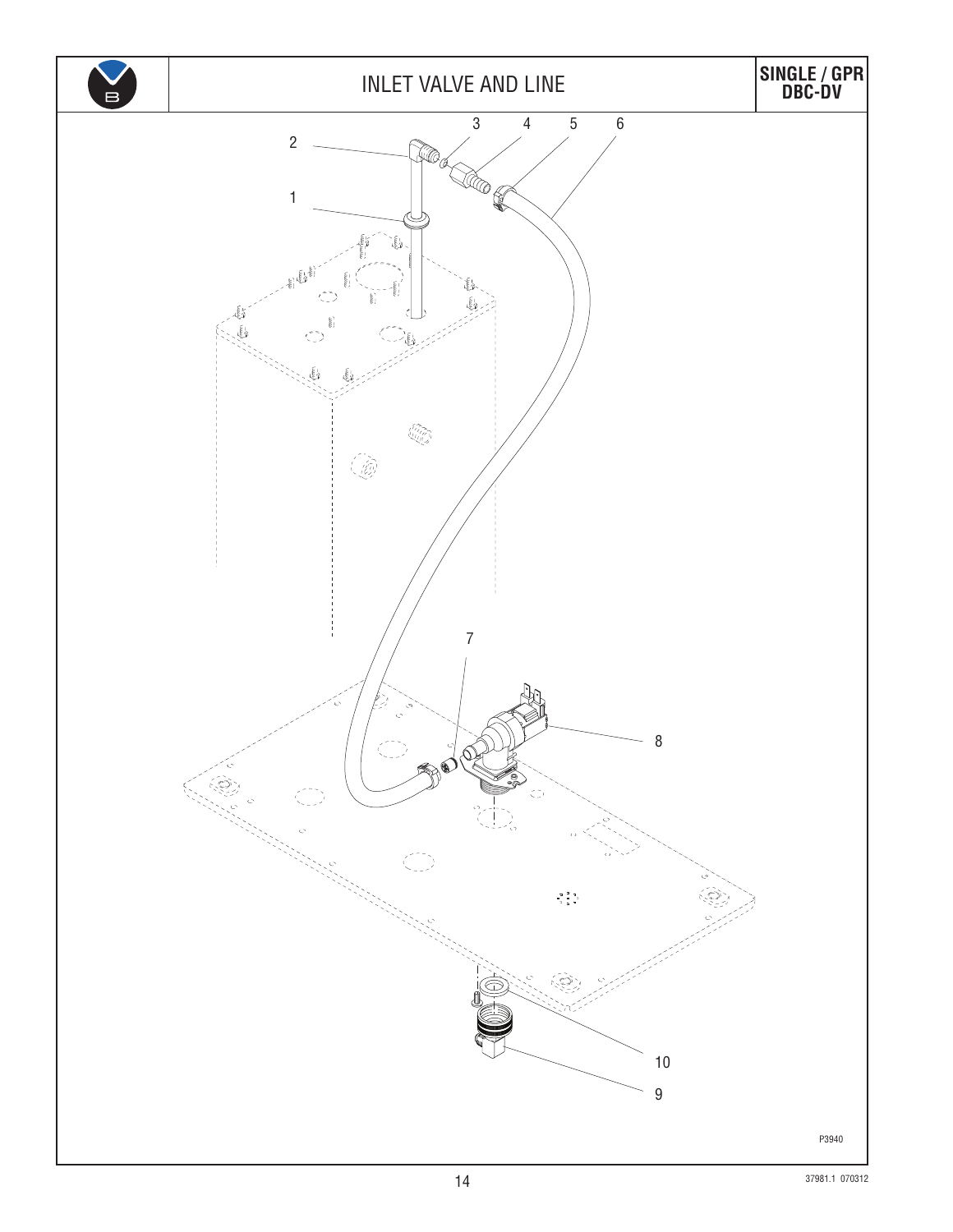#### INLET VALVE AND LINE

| ITEM | PART NO.                 | QTY. | <b>DESCRIPTION</b>                                                                                        |
|------|--------------------------|------|-----------------------------------------------------------------------------------------------------------|
| 1    | 02536.0000               | 1    | Grommet, Fill Tube                                                                                        |
| 2    | 20937.0004               | 1    | Tube, Tank Fill                                                                                           |
| 3    | 32359.0000               |      | Gasket, .375" Flare Copper                                                                                |
| 4    | 12418.0001               |      | Fitting, Swivel .375" Barb                                                                                |
| 5    | 12422.0001               | 2    | Clamp, Hose .59"/.66" I.D                                                                                 |
| 6    | 20976.0000*              | 1    | Tube, Silicone .375" I.D. x .625" O.D. x 30.0" (Order item 11)                                            |
|      | 36378.0001               |      | Check Valve (Installed in item 6)                                                                         |
| 8    | 36233.1000<br>32283,0000 | 2    | Valve, Water Inlet (Refer to item 12)<br>Screw, Pan Head M4 x 6MM                                         |
| 9    | 37297.0001               |      | Elbow, .25" FLR x .75" FTHR                                                                               |
| 10   | 41640.0000               | 1    | Gasket, .75" Hose Fitting                                                                                 |
| 11   | 20976.1001<br>20976.1002 |      | Tube .375" ID x .625" OD x 36.0" (Use as required)<br>Tube .375" ID x .625" OD x 120.0" (Use as required) |
| 12   | 43644.0000               |      | Kit, Valve Rebuild)                                                                                       |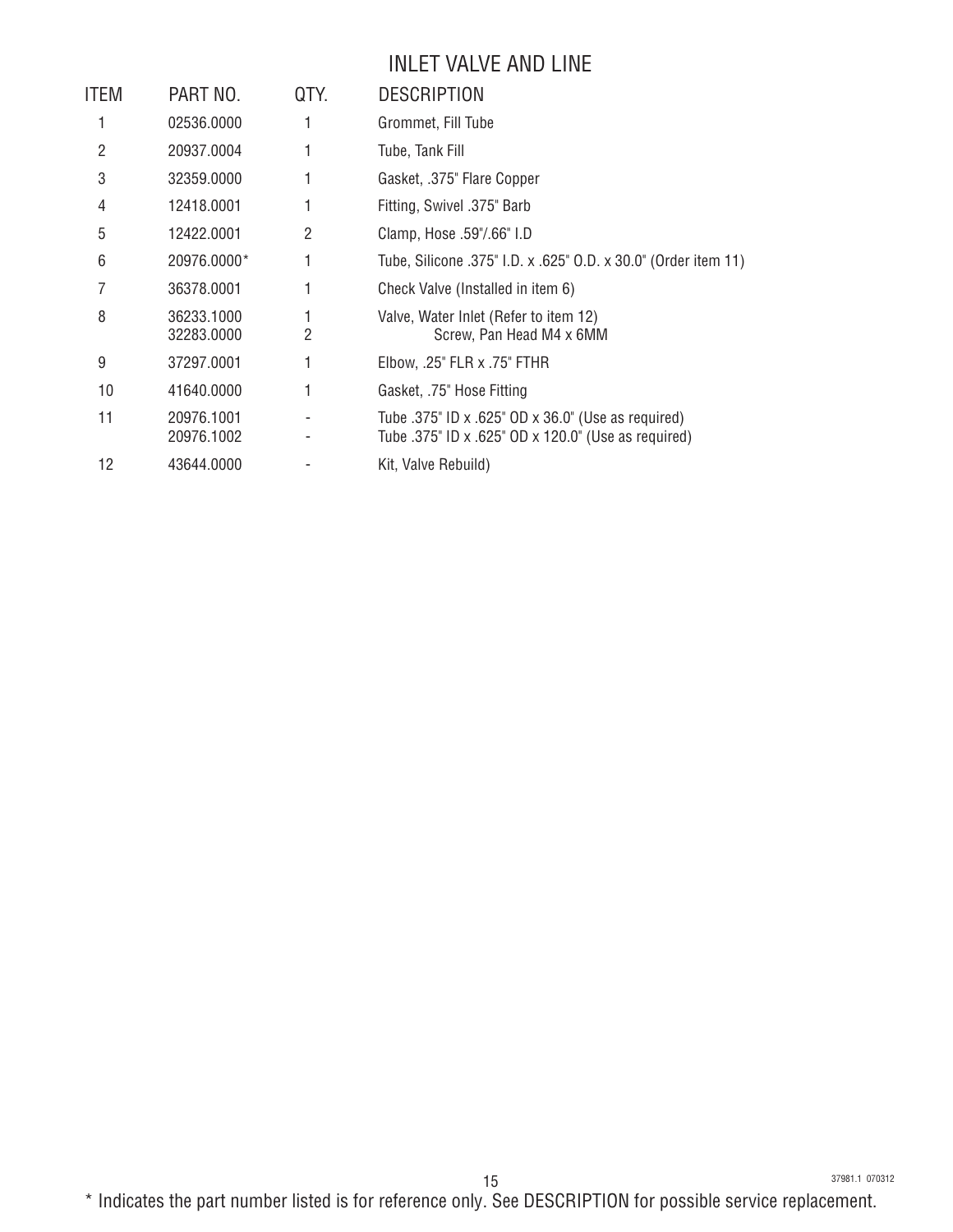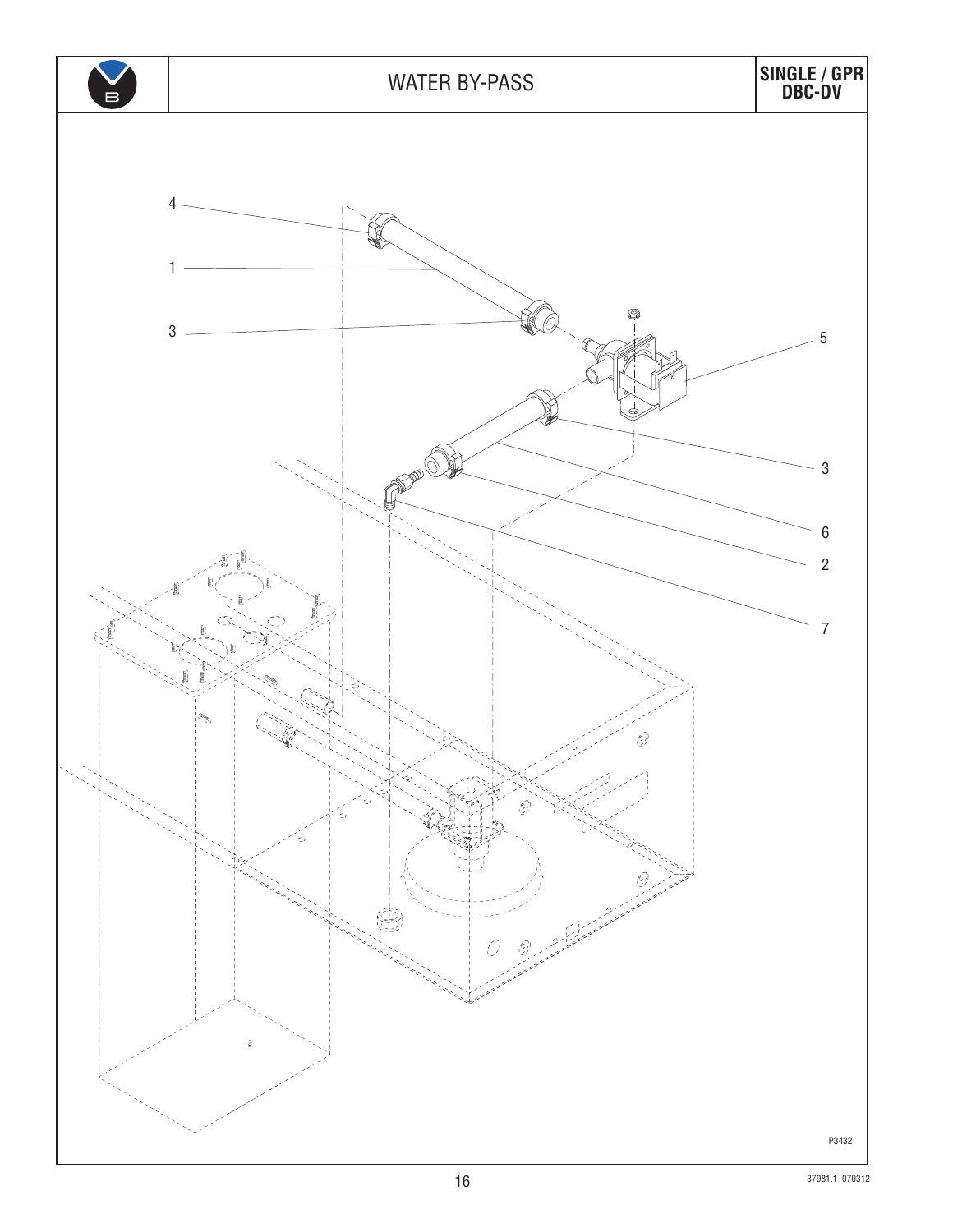# WATER BY-PASS

| ITEM | PART NO.                               | QTY. | <b>DESCRIPTION</b>                                                                                                                                               |
|------|----------------------------------------|------|------------------------------------------------------------------------------------------------------------------------------------------------------------------|
|      | 32591.0014*                            |      | Tube, Silicone .50" I.D. x 3.60" (Order item 8) (Cut As Required)                                                                                                |
| 2    | 12422.0001                             |      | Clamp, Hose .59"/.66" I.D.                                                                                                                                       |
| 3    | 12422.0005                             | 2    | Clamp, Hose .62"/.71" I.D.                                                                                                                                       |
| 4    | 12422.0005                             |      | Clamp, Hose .62"/.71" I.D.                                                                                                                                       |
| 5    | 27370.0003<br>00970.0000               | 2    | Valve Assy, By-Pass 120/240V<br>Nut, Keps #8 - 32                                                                                                                |
| 6    | 20976.0064*                            |      | Tube, Silicone .38" I.D. x .62" O.D. x 4.50" (Order item 9) (Cut As Required)                                                                                    |
|      | 32648.0000                             |      | <b>Elbow Assy</b>                                                                                                                                                |
| 8    | 32591.1001<br>32591.1002               |      | Tube, Silicone .50" I.D. x 12.0"<br>Tube, Silicone .375" I.D. x 36.0"                                                                                            |
| 9    | 20976.1000<br>20976.1001<br>20976.1002 |      | Not illustrated<br>Tube, Silicone .38" I.D. x .62" O.D. x 12.0"<br>Tube, Silicone .38" I.D. x .62" O.D. x 36.0"<br>Tube, Silicone .38" I.D. x .62" O.D. x 120.0" |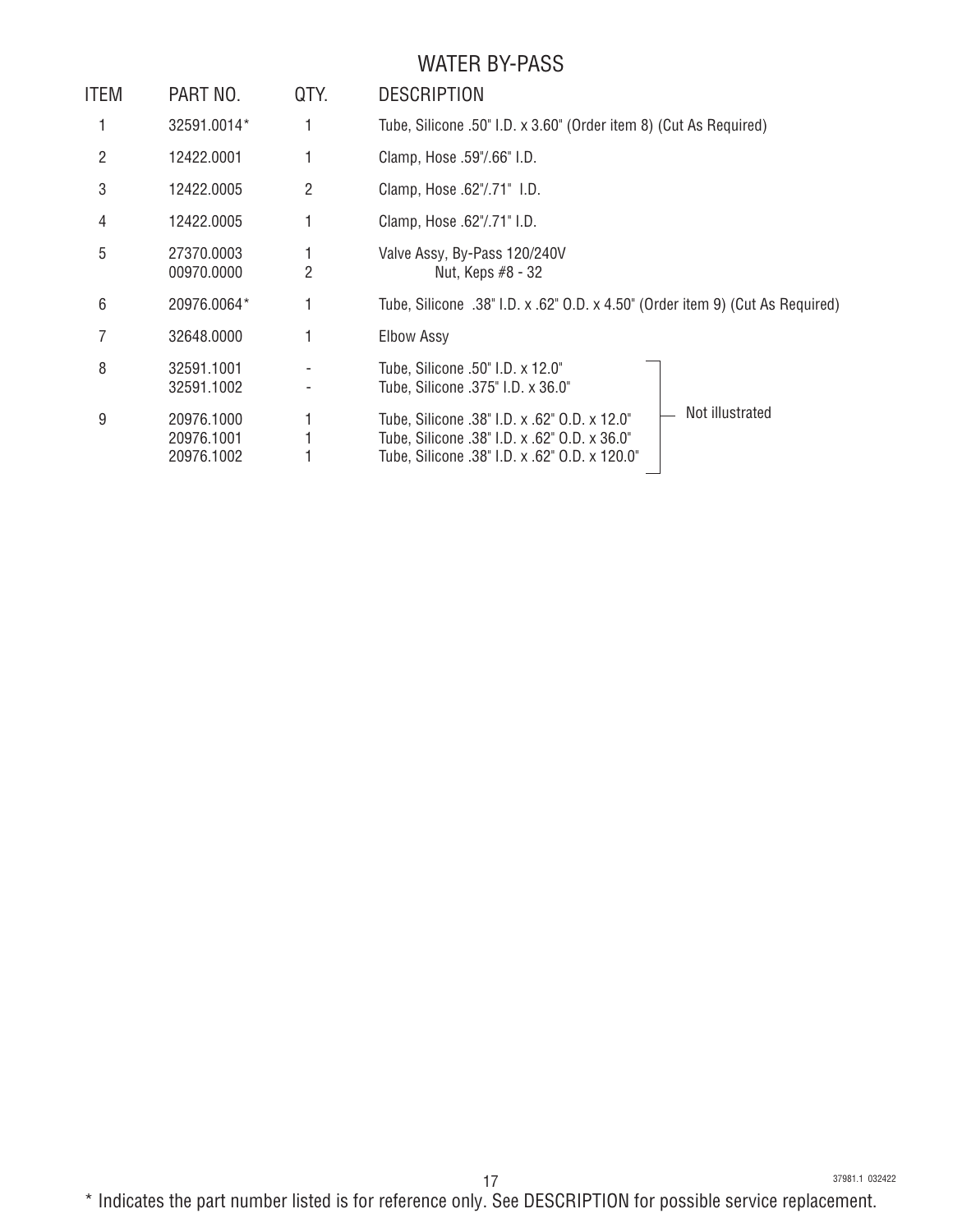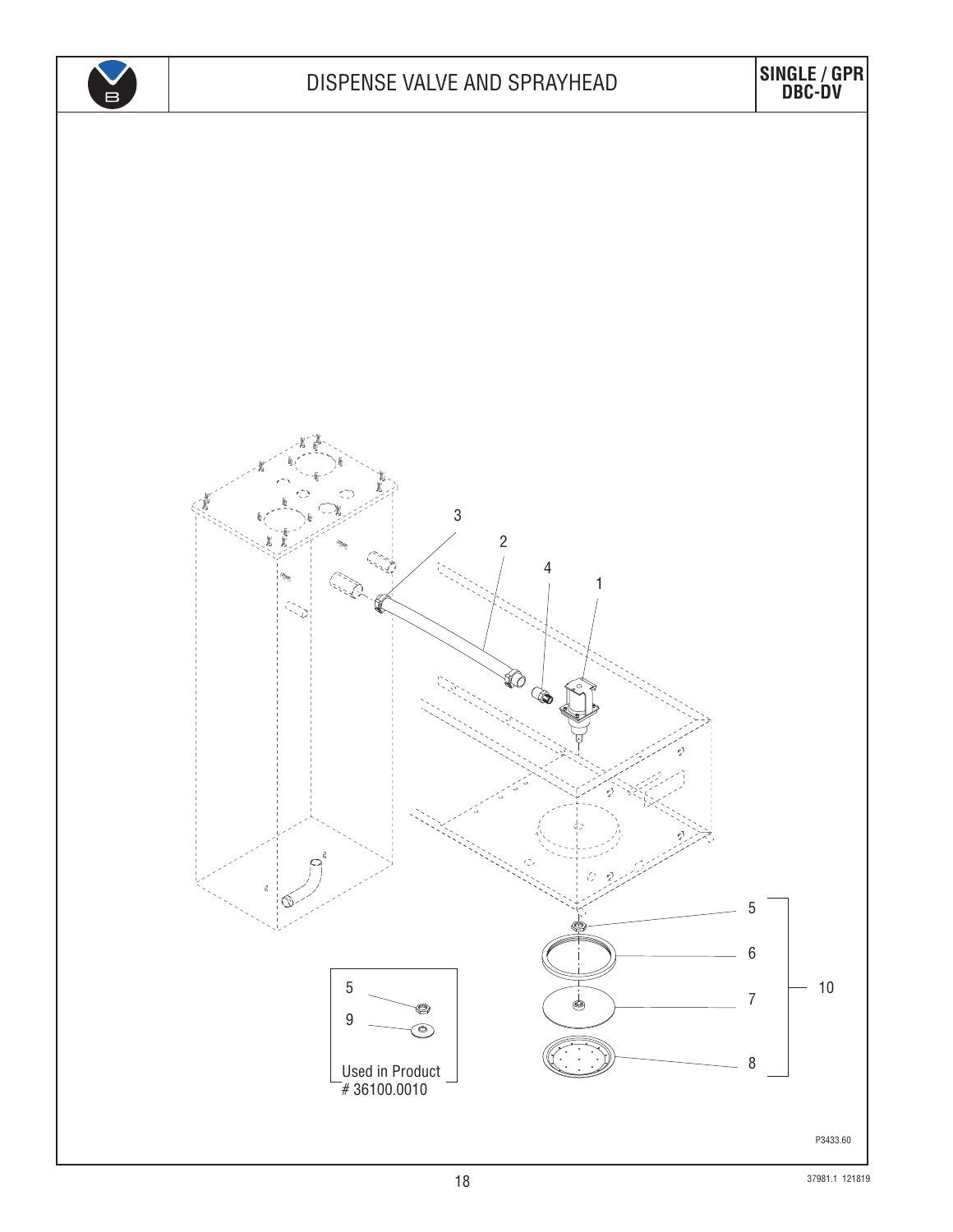#### DISPENSE VALVE & SPRAYHEAD

| ITEM           | PART NO.                                                                                                                                                             | QTY.                                                                                                                                     | <b>DESCRIPTION</b>                                                                                                                                                                                                                                                                                                                                                                                                                                                                       |
|----------------|----------------------------------------------------------------------------------------------------------------------------------------------------------------------|------------------------------------------------------------------------------------------------------------------------------------------|------------------------------------------------------------------------------------------------------------------------------------------------------------------------------------------------------------------------------------------------------------------------------------------------------------------------------------------------------------------------------------------------------------------------------------------------------------------------------------------|
| 1              | 26846.0000<br>26846.0002<br>11517.0008<br>23255.0000<br>23254.0000<br>23256.0000<br>56771.0000<br>56771.0002<br>56815.0000<br>56816.0000<br>22305.0001<br>22305.0002 | $\overline{c}$<br>$\overline{2}$<br>8<br>$\overline{c}$<br>$\overline{c}$<br>$\overline{c}$<br>$\overline{\mathbf{c}}$<br>$\overline{2}$ | Valve Assembly, Sprayhead 120V (Discontinued, use 56771.0000)<br>1<br>1<br>Valve Assembly, Sprayhead 240V (Discontinued, use 56771.0002)<br>Repair Kit (Includes plunger, spring & diaphragm)<br>Diaphragm Only<br>Screw<br>4<br><b>Spacer Plate</b><br>Valve Assembly, Sprayhead 120V<br>Valve Assembly, Sprayhead 240V<br>1<br>Repair Kit (Includes plunger, spring & diaphragm)<br>Diaphragm Only<br>1<br>Coil 120VAC (used in both styles)<br>1<br>Coil 240VAC (used in both styles) |
| $\overline{2}$ |                                                                                                                                                                      | 1                                                                                                                                        | Tube, Silicone .75" I.D. x 6.25" LG (Order item 17) (Cut as required)                                                                                                                                                                                                                                                                                                                                                                                                                    |
| 3              | 12422.0008                                                                                                                                                           | $\overline{2}$                                                                                                                           | Clamp, Hose Snap-Type.93"/1.1" I.D.                                                                                                                                                                                                                                                                                                                                                                                                                                                      |
| 4              | 34956.0000                                                                                                                                                           | 1                                                                                                                                        | Fitting, .250" NPTF Hose .750" NPS                                                                                                                                                                                                                                                                                                                                                                                                                                                       |
| 5              | 01075.0000                                                                                                                                                           | 1                                                                                                                                        | Nut, Hex .438" - 20                                                                                                                                                                                                                                                                                                                                                                                                                                                                      |
| 6              | 34868.0000                                                                                                                                                           | 1                                                                                                                                        | Seal, Sprayhead                                                                                                                                                                                                                                                                                                                                                                                                                                                                          |
| 7              | 35070.0001                                                                                                                                                           | 1                                                                                                                                        | (Used in Product # 36100.0000)<br>Sprayhead Back<br>Refer to Item 19                                                                                                                                                                                                                                                                                                                                                                                                                     |
| 8              | 34867.0000                                                                                                                                                           | 1                                                                                                                                        | Sprayhead                                                                                                                                                                                                                                                                                                                                                                                                                                                                                |
| 9              | 01082.0002                                                                                                                                                           | 1                                                                                                                                        | Sprayhead (6-098) (Used in Product #36100.0010)                                                                                                                                                                                                                                                                                                                                                                                                                                          |
| 10             | 35308.1004                                                                                                                                                           |                                                                                                                                          | Sprayhead Assy                                                                                                                                                                                                                                                                                                                                                                                                                                                                           |
|                | The following items are not illustrated                                                                                                                              |                                                                                                                                          |                                                                                                                                                                                                                                                                                                                                                                                                                                                                                          |
| 11             | 35052.1000                                                                                                                                                           |                                                                                                                                          | Tube, Silicone .75" I.D. x 1.0" O.D. x 12.0"                                                                                                                                                                                                                                                                                                                                                                                                                                             |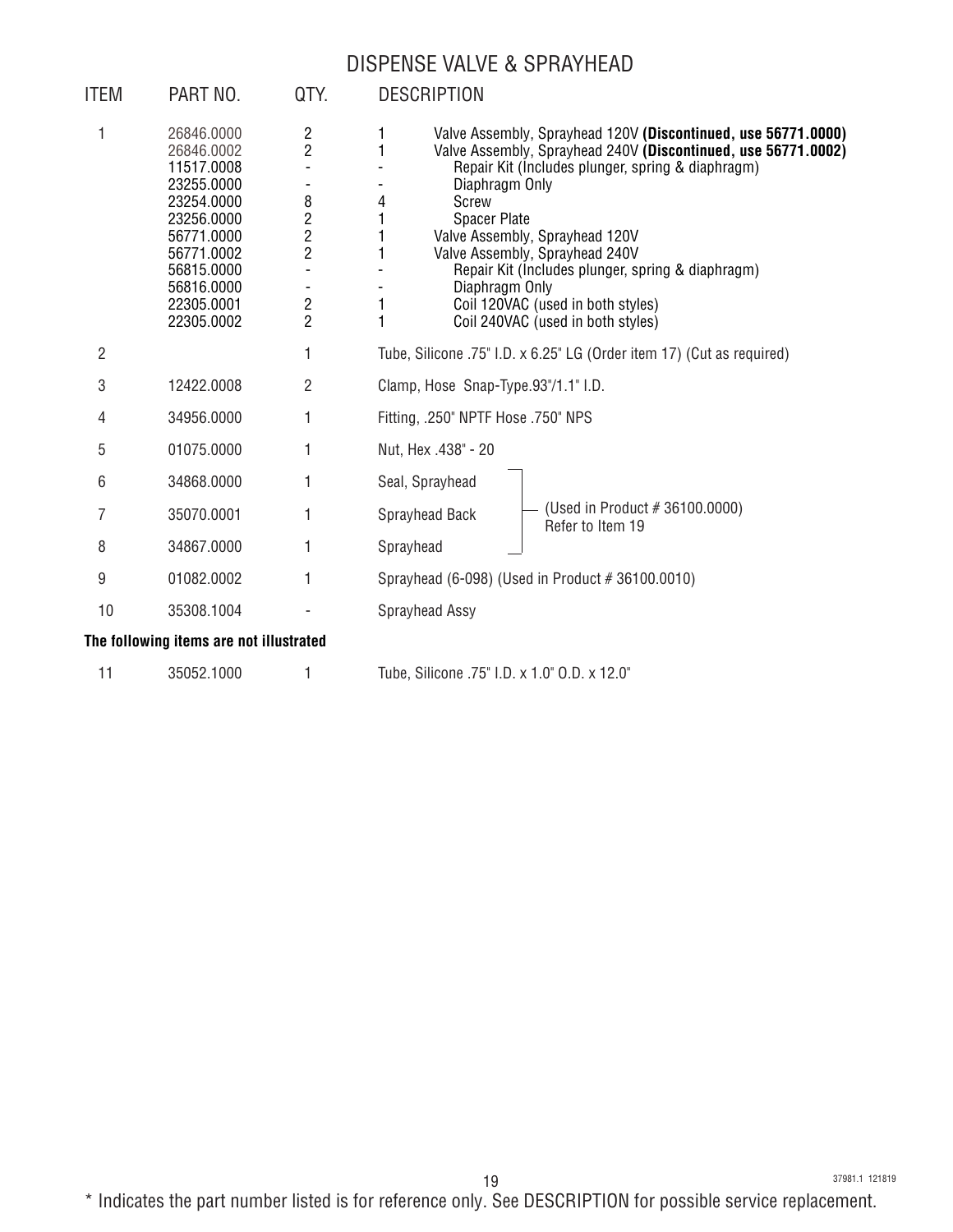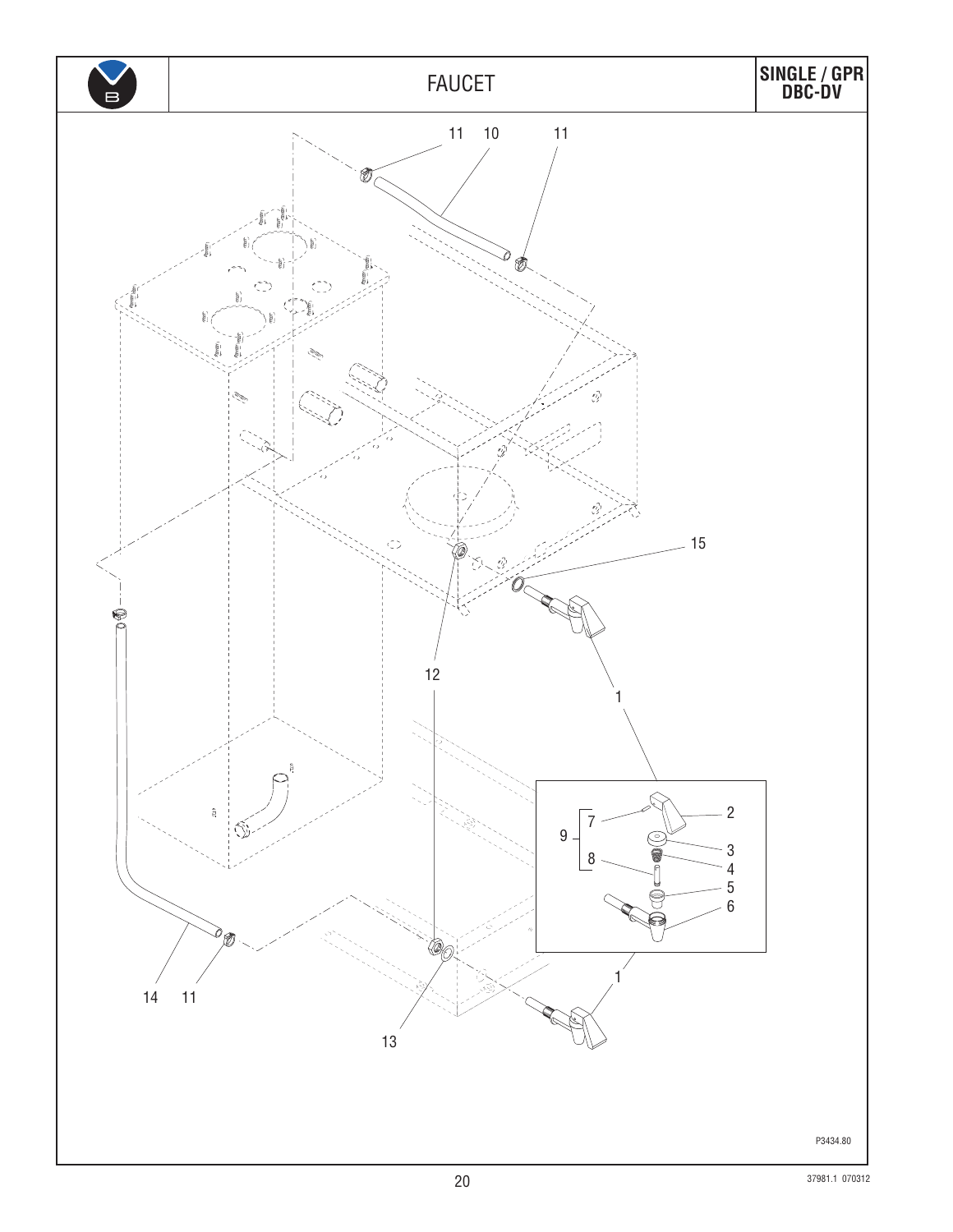# FAUCET

| <b>ITEM</b> | PART NO.                               | QTY. | <b>DESCRIPTION</b>                                                                                                                            |
|-------------|----------------------------------------|------|-----------------------------------------------------------------------------------------------------------------------------------------------|
| 1           | 29075.0000                             | 1    | Faucet Assy (Includes Items 2 Thru 9)                                                                                                         |
| 2           | 02861.0000                             |      | Handle, Faucet                                                                                                                                |
| 3           | 02854.0000                             | 1    | Bonnet, Faucet                                                                                                                                |
| 4           | 02595.0000                             | 1    | Spring, Faucet                                                                                                                                |
| 5           | 02766.0000                             | 1    | Seat Cup, Faucet                                                                                                                              |
| 6           | 02856.0002                             |      | Body, Faucet                                                                                                                                  |
| 7           | 13054.0000                             | 1    | Stem, Faucet                                                                                                                                  |
| 8           | 02858.0000                             | 1    | Pin, Spring .125" Dia. x .50"                                                                                                                 |
| 9           | 02594.0000                             | 1    | Faucet Stem W/Pin (Includes Items 7 & 8)                                                                                                      |
| 10          | 20976.0065*                            | 1    | Tube, Silicone .38" I.D. x .62" O.D. x 12" (Order Item 16) (Cut As Required)                                                                  |
| 11          | 12422.0001                             | 2    | Clamp, Hose .59" x .66" I.D.                                                                                                                  |
| 12          | 00942.0000                             | 1    | Nut, Hex Brass .50"                                                                                                                           |
| 13          | 01532.0005                             | 1    | Washer, Intl Tooth .50" Lock                                                                                                                  |
| 14          | 20976.0036*                            | 1    | Tube, Silicone .38" I.D. x .62" O.D. x 36" (Order Item 16) (Optional Lower Faucet)<br>(Cut As Required)                                       |
| 15          | 01532.0005                             | 1    | Washer, Intl Tooth .50" Lock (Late models)                                                                                                    |
| 16          | 20976.1000<br>20976.1001<br>20976.1002 |      | Tube, Silicone .38" I.D. x .62" O.D. x 12.0"<br>Tube, Silicone .38" I.D. x .62" O.D. x 36.0"<br>Tube, Silicone .38" I.D. x .62" O.D. x 120.0" |
| 17          | 28706.0002                             |      | Not Illustrated<br>Faucet Kit (Includes Items 2, 4, 5, 7 & 8)                                                                                 |
| 18          | M2517.0000                             |      | Sealant, Pipe 6 ml.                                                                                                                           |
|             |                                        |      |                                                                                                                                               |

37981.1 101614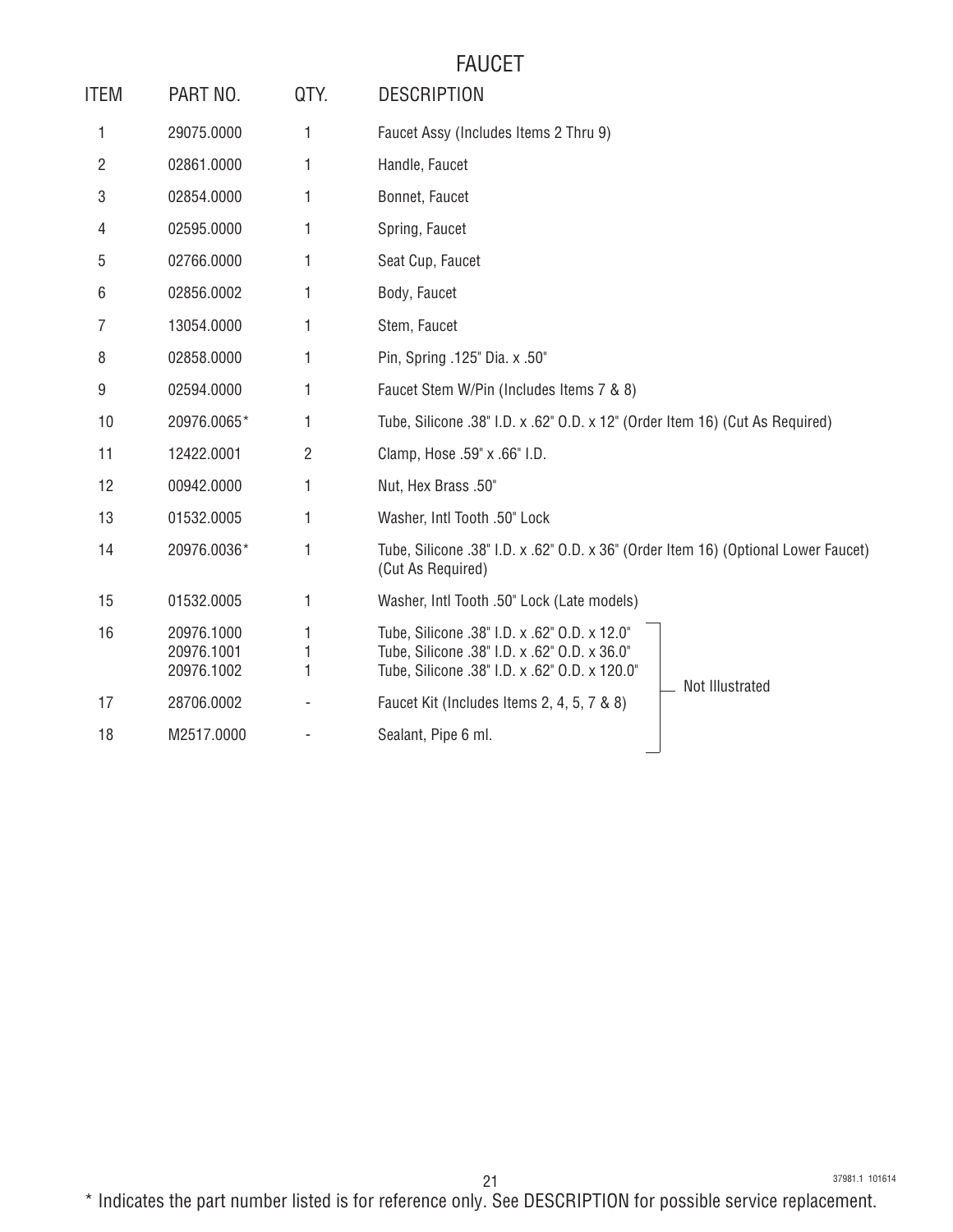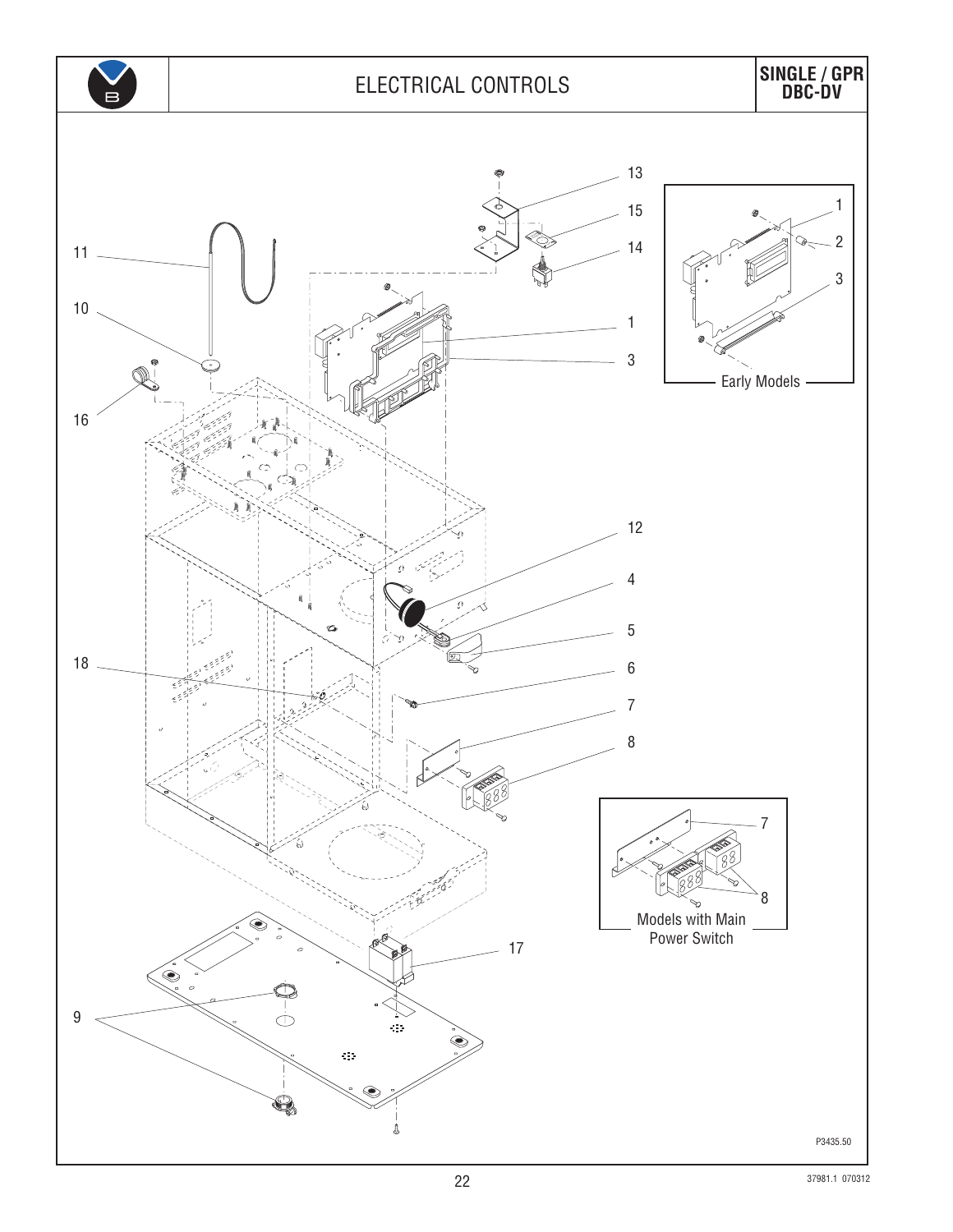# ELECTRICAL CONTROLS

| ITEM           | PART NO.                                             | QTY.                     | <b>DESCRIPTION</b>                                                                                                                                                               |
|----------------|------------------------------------------------------|--------------------------|----------------------------------------------------------------------------------------------------------------------------------------------------------------------------------|
| 1              | 29969.1014<br>29969.1000<br>00973.0000               | 1<br>1<br>$\overline{2}$ | Circuit Board, Main control (Used in Product #36100.0000)<br>Circuit Board, Main control (Used in Product #36100.0010)<br>Nut, Keps #6 - 32                                      |
| $\overline{2}$ | 01533.0010                                           | $\overline{2}$           | Spacer (Early models)                                                                                                                                                            |
| 3              | 29970.0000<br>40726.0000<br>00973.0000               | 1<br>1<br>2              | Mount, Circuit Board (Early models)<br>Mount, Circuit Board (Late models)<br>Nut, Keps #6 - 32                                                                                   |
| 4              | - - - - - - - -<br>32572.1001<br>20621.0000          | 1<br>1<br>1              | Sensing Coil WO/Leads (Early models) (Not available order item 23)<br>Sensing Coil W/Violet Leads (Includes plug below) (Late models)<br>Plug, hole .203" Dia. (Not illustrated) |
| 5              | 32573.0000<br>01382.0007                             | 1<br>$\overline{2}$      | Cover, Sensing Coil<br>Screw, Truss Head #6 - 32 x .38"                                                                                                                          |
| 6              | 01309.0000                                           | 1                        | Ground Screw W/Terminal Washer #10 - 32 x .50"                                                                                                                                   |
| 7              | 23004.0000<br>39248.0001<br>02308.0000               | 1<br>1<br>2              | Bracket, Terminal Block Mounting<br>Bracket, Terminal Block Mounting (Models with Main Power Switch)<br>Screw, Pan Head #8 - 32 x .38"                                           |
| 8              | 07038.0000<br>01106.0001<br>01317.0000               | 1<br>1<br>2              | Terminal Block, 3 Pole (BLK/RED/WHI)<br>Terminal Block, 2 Pole (BLK/RED)<br>Screw, Truss Head #8 - 32 x .50"                                                                     |
| 9              | 01590.0000                                           | 1                        | Connector, Cable                                                                                                                                                                 |
| 10             | 12570.0000                                           | 1                        | Grommet, Temperature Sensor                                                                                                                                                      |
| 11             | 29327.0001                                           | 1                        | Probe, Temperature & Dry Plug                                                                                                                                                    |
| 12             | 32018.0000                                           | 1                        | Bumper (Early models)                                                                                                                                                            |
| 13             | 37754.1000<br>00970.0000                             | 1<br>$\overline{2}$      | Bracket W Decal, Switch (Includes item 15)<br>Nut, Keps #8 - 32                                                                                                                  |
| 14             | 23522.0001                                           | 1                        | Switch, Toggle                                                                                                                                                                   |
| 15             | 34056.0001                                           | 1                        | Decal, Switch                                                                                                                                                                    |
| 16             | 04831.0000                                           |                          | Clamp, SST Rubber Coating (Used To Hold Electrical Wires In Place)                                                                                                               |
| 17             | 38894.0001<br>01308.0002<br>01327.0000<br>01512.0000 | 1<br>2<br>4<br>4         | Switch, Main Power (Not used on all models)<br>Screw, Truss Head #6-32 x .25" (Switch Mounting)<br>Screw, Pan Head #10-32 x .375"<br>Lockwasher, External Tooth #10              |
| 18             | 00824.0002                                           | 1                        | Decal, Ground                                                                                                                                                                    |
|                | Note: The following parts are not illustrated        |                          |                                                                                                                                                                                  |
| 19             | 32647.0000<br>32647.0017                             | 1<br>1                   | Wiring Harness, Main (Before S/N SNG0089375)<br>Wiring Harness, Main (After S/N SNG0089375)                                                                                      |
| 20             | 37917.0000                                           | 1                        | Wiring Harness, Voltage Select                                                                                                                                                   |
| 21             | 37859.0002                                           | 1                        | Wiring Harness, Main Power Switch                                                                                                                                                |
| 22             | 20630.0005                                           | 1                        | Cord Assy, Power                                                                                                                                                                 |
| 23             | 38338.0000                                           |                          | Kit, Funnel Sensors (Includes Funnel Sensor Coils W/Leads)                                                                                                                       |
| 24             | 21014.0002                                           | 1                        | Lead, BLK Limit to Tank Heater (After S/N SNG0089375)                                                                                                                            |

23

37981.1 071219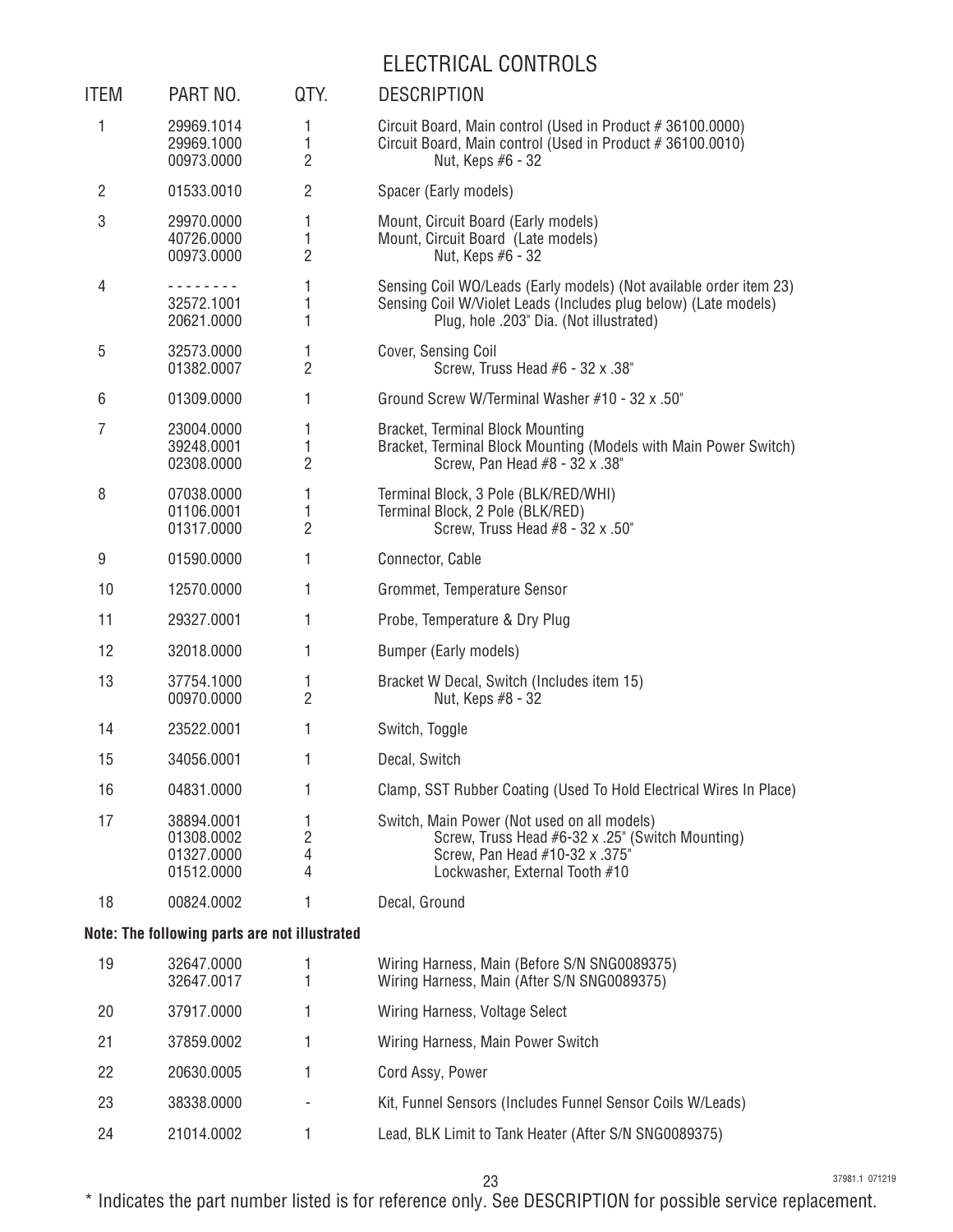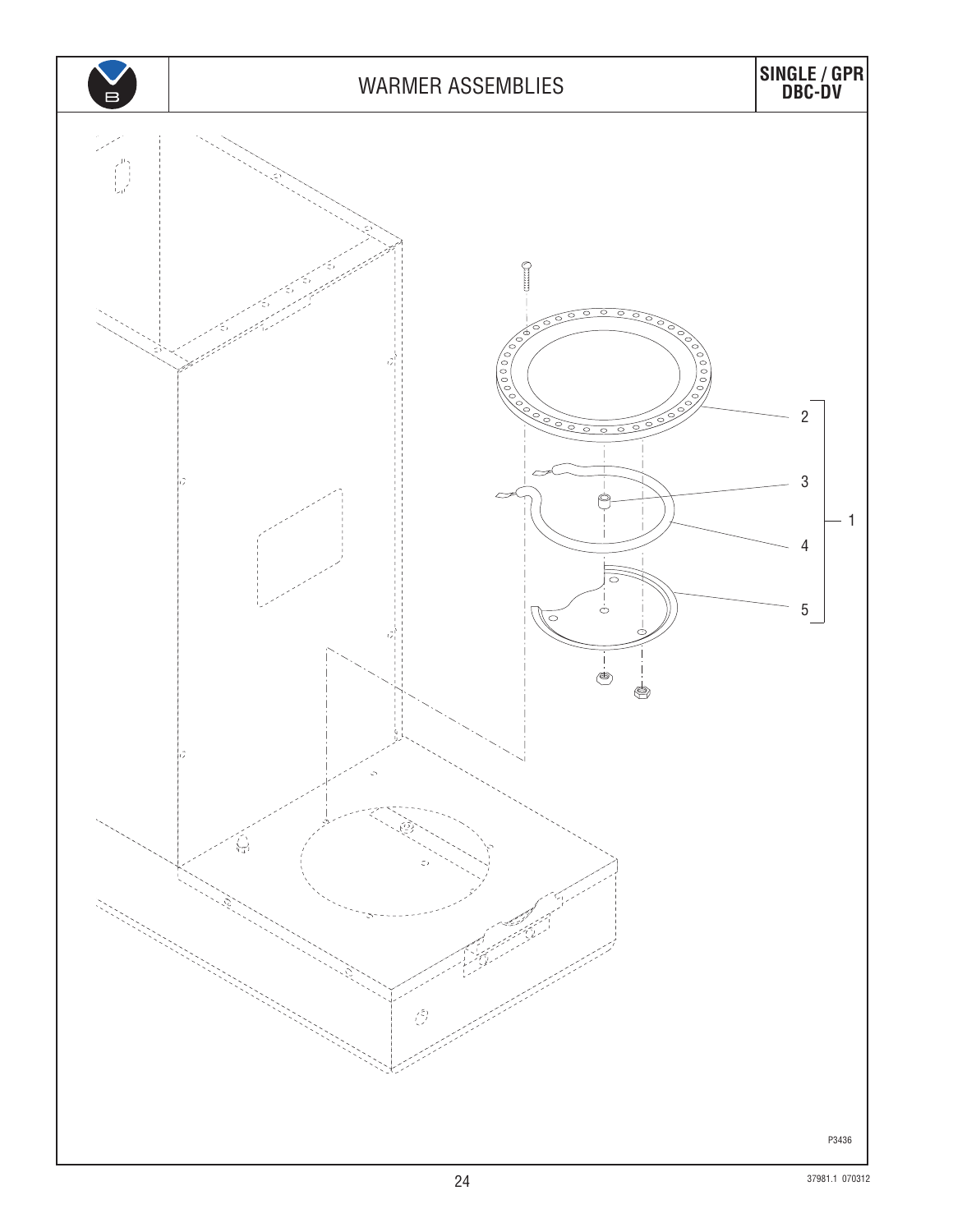#### WARMER ASSEMBLIES

| ITEM | PART NO.                 | QTY. | <b>DESCRIPTION</b>                                                                     |
|------|--------------------------|------|----------------------------------------------------------------------------------------|
|      | 03652.0000<br>01303.0000 | 3    | Warmer Assy, BLK 100W 120V (Includes Items 2 Thru 5)<br>Screw, Pan Head #4 - 40 x .50" |
| 2    | 03656.0000               |      | Warmer Dish, BLK - 45 Hole                                                             |
| 3    | 13042.0001               |      | Spacer, .174" I.D. x .188"                                                             |
| 4    | 01227.0000               |      | Warmer Element, 100W 120V                                                              |
| 5    | 05212.0000<br>00970.0000 | 2    | Plate, Warmer Retainer<br>Nut, Keps #8 - 32                                            |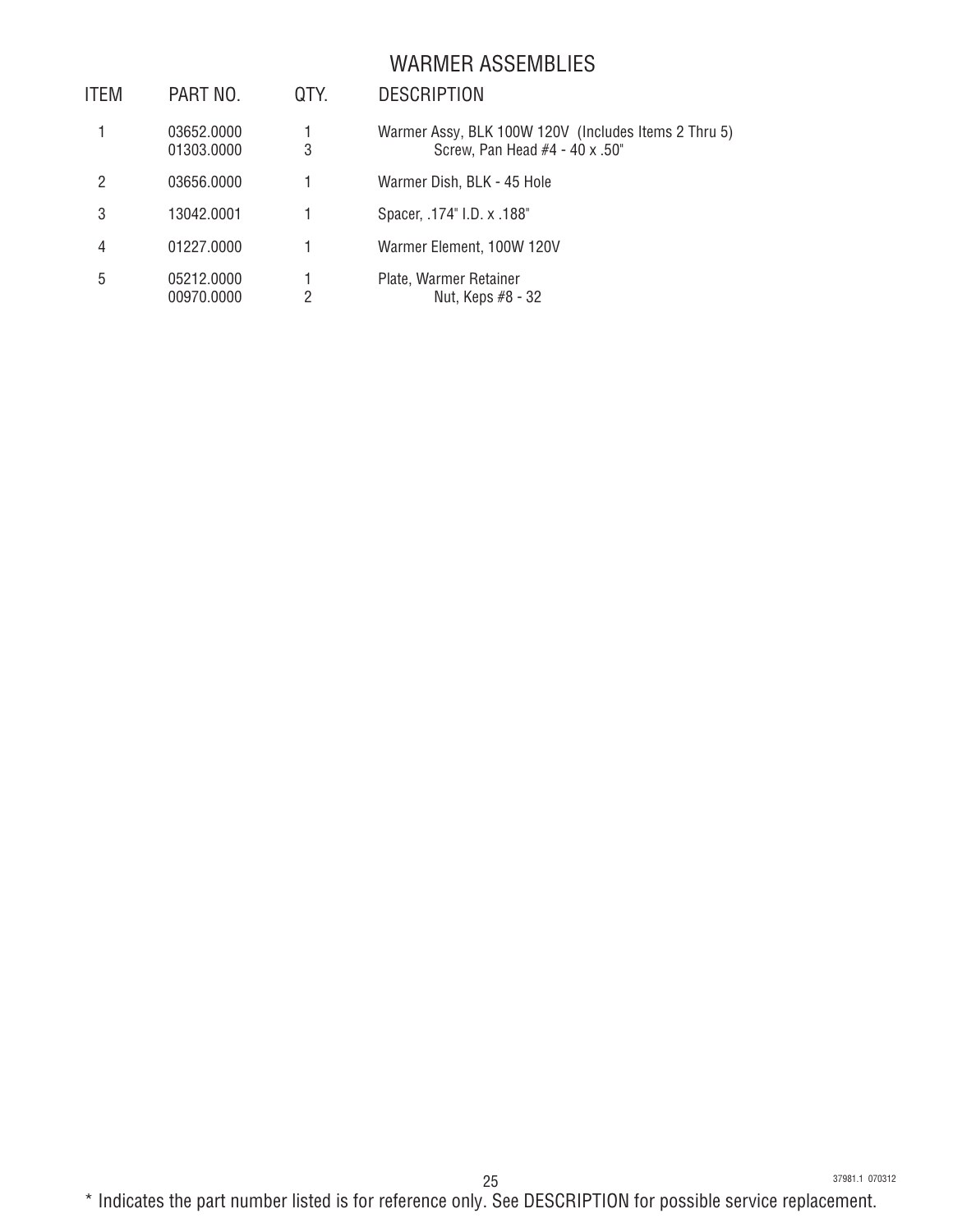